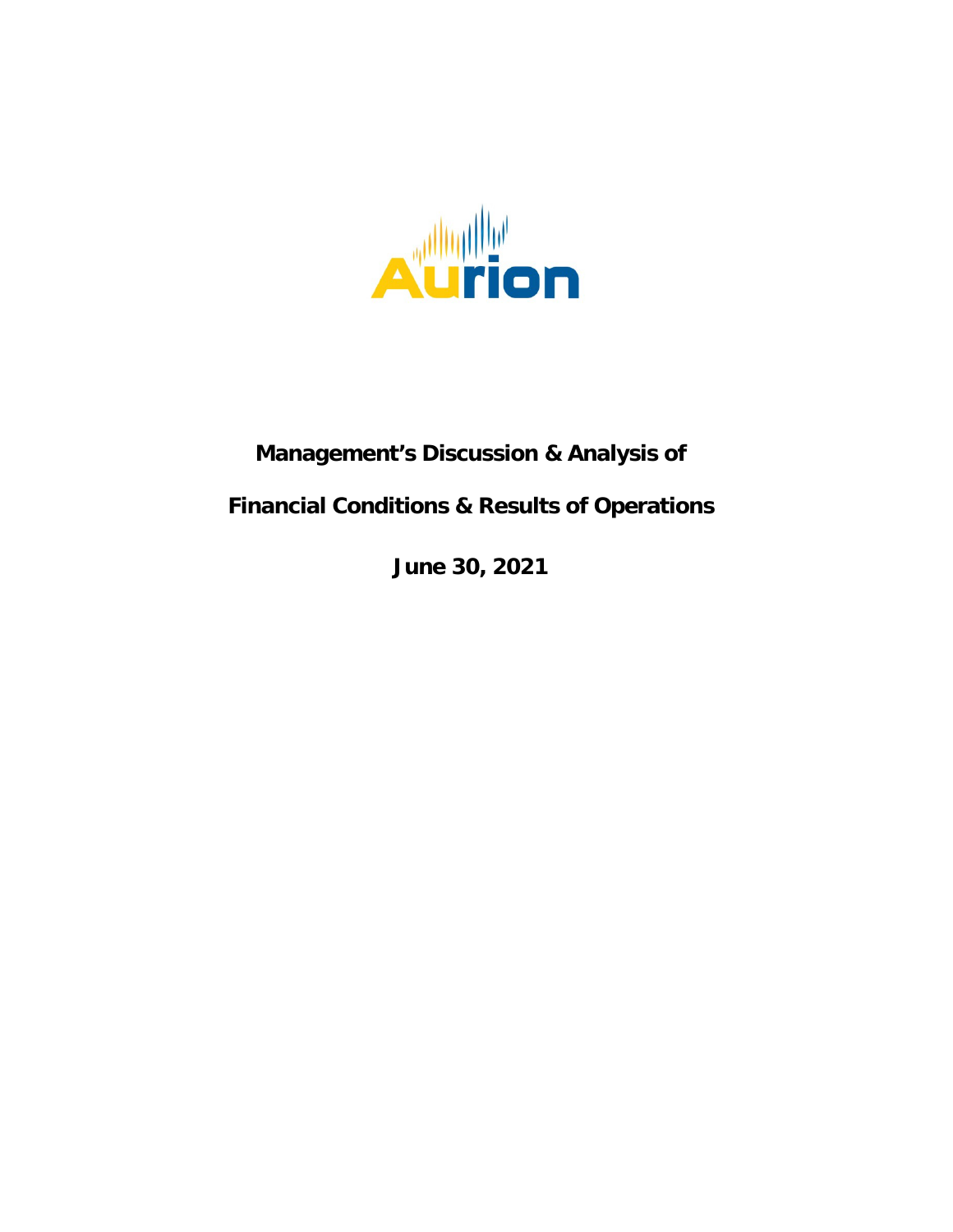# Management's Discussion and Analysis June 30, 2021

## **Background**

This discussion and analysis of financial position and results of operations of Aurion Resources Ltd.(the "Company" or "Aurion") is prepared as of August 24, 2021 and should be read in conjunction with the condensed consolidated interim financial statements for the three and six months ended June 30, 2021 where necessary. All dollar figures included therein and in the following Management's Discussion and Analysis ("MD&A") are quoted in Canadian dollars unless otherwise indicated.

Additional information relevant to the Company's activities can be found on SEDAR at [www.sedar.com.](http://www.sedar.com/)

## **Forward-Looking Statements**

Certain statements contained in the following MD&A constitute forward-looking statements. Such forward-looking statements involve a number of known and unknown risks, uncertainties and other factors which may cause the actual results, performance or achievements of the Company to be materially different from any future results, performance or achievements expressed or implied by such forward-looking statements. Readers are cautioned not to place undue reliance on these forward-looking statements.

## **Company Overview**

Aurion Resources Ltd. (Aurion), is a Canadian exploration company listed on the TSX Venture Exchange (TSX-V:AU). Aurion's strategy is to generate or acquire early-stage precious metals exploration opportunities and advance them through direct exploration by our experienced team or by business partnerships and joint venture arrangements. Aurion's current focus is exploring on its Flagship Risti and Launi projects, as well as advancing joint venture arrangements with Kinross Gold Corp., B2 Gold Corp., and Strategic Resources Inc. in Finland.

Aurion Resources Ltd. (the "Company") was incorporated under the *Business Corporations Act (Alberta)*  on April 6, 2006 and was continued into British Columbia on August 10, 2018 under the *Business Corporations Act (British Columbia)*. The Company was listed on the TSX Venture Exchange ("Exchange") on October 3, 2008. Aurion and its wholly-owned subsidiaries, Minera Aurion de Mexico S.A. de C.V., Aurion Resources (US) LLC, Aurion Resources AB, Aurion Oy and FennoEx Oy are engaged in the evaluation, acquisition and exploration of mineral properties in Canada, Mexico, the United States, Sweden and Finland respectively. The Company's primary focus is currently in Finland.

## **Six Month Highlights and Significant Events**;

- Jan. 13, 2021: Aurion announced that the Aurion-B2Gold Joint Venture had made two new discoveries and provided an expanded exploration campaign for 2021 with a focus on the Ikkari-Kutuvouma area.
	- o A new gold discovery was made at Sinermä located 23 km SSW of Agnico-Eagle's Kittilä Mine.
		- Trench channel sampling results included 1.07 g/t Au over 42.40 m and 1.30 g/t Au over 20.80 m.
		- A four-hole diamond core drilling program returned intersects including  $0.54$  g/t Au over 40.20 m (SIN20001 from 7 m down hole), 6.80 g/t Au over 0.75 m (SIN20003 from 110.80 m down hole) and 4.11 g/t Au over 1.40 m (SIN20002 from 13.50 m down hole).
	- o High-grade gold was intersected at Kutuvuoma East.
		- Gold intersects included 14.77 g/t Au over 1.60 m (KUE20003 from 42.20 m down hole) and  $1.63$  g/t Au over  $2.80$  m (KUE20001 from  $50.90$  m down hole), were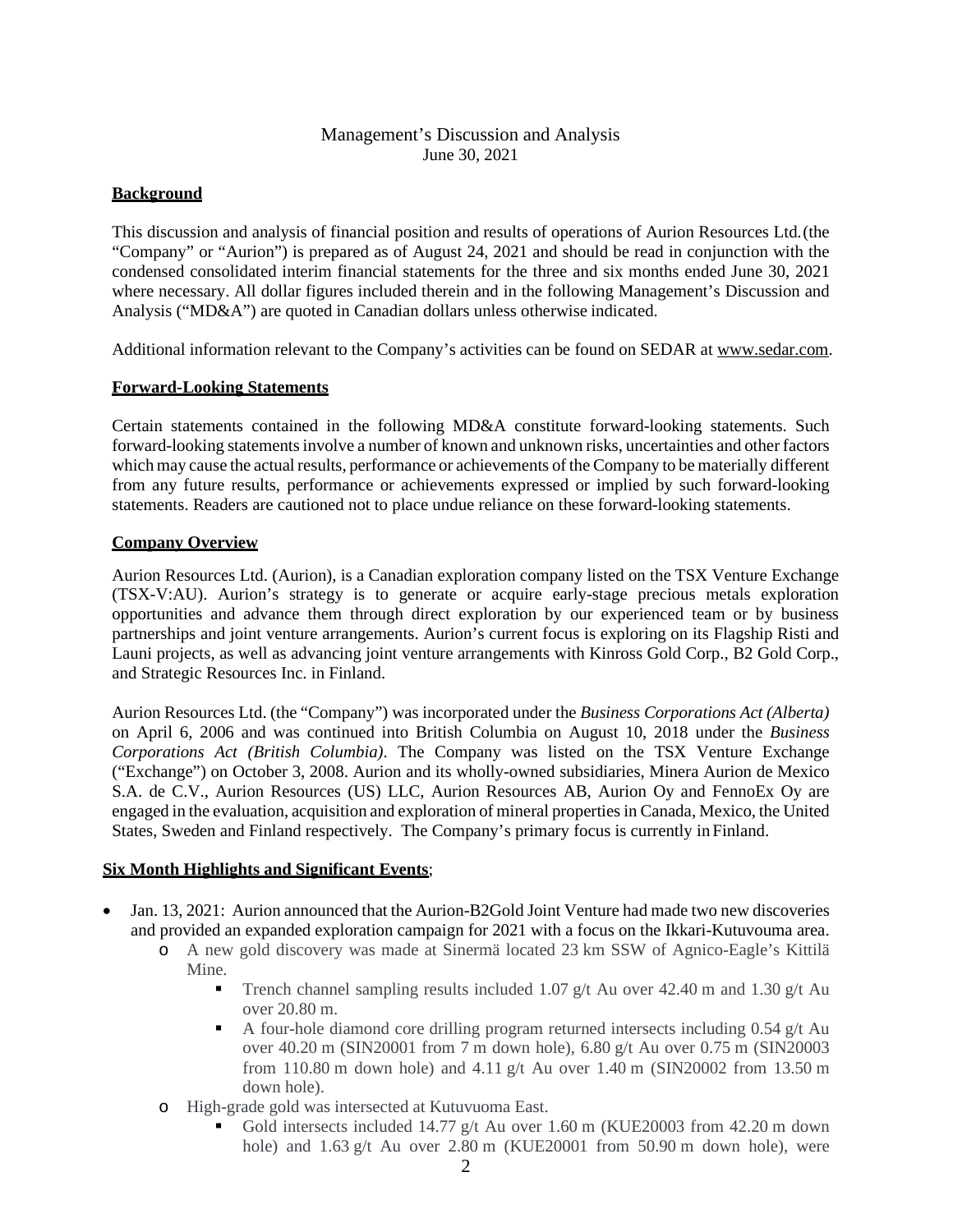returned from a new target area located along strike and in between Rupert Resources Ltd.'s Ikkari discovery (3-4.5 km to east) and the Kutuvuoma prospect (3.5-5.0 km to west).

- o B2Gold is planning to increase the level of exploration activities in 2021 with an initial budget of CAN\$6 million.
	- Preliminary plans include geophysical surveys, trenching, base of till sampling and at least 5,000 m of diamond drilling with a focus on the Kutuvuoma-Ikkari area.
	- Rupert Resources' Ikkari discovery is located 100-300 m from the JV property boundary with the prospective geological sequence interpreted to extend to the JV area.
	- The possible extensions of the discovery will be tested following the granting of the adjacent exploration permits.
- Feb. 23, 2021: Aurion announced that it completed a marketed private placement (originally announced Jan. 29, 2021), and a non-brokered private placement to Kinross Gold Corporation ("Kinross") for an aggregate of 13,425,033 common shares of the Company at a price of C\$0.85 per Common Share for gross proceeds of C\$11,411,278.
	- o Under the marketed private placement, the Company issued 11,855,033 common shares for aggregate gross proceeds of C\$10,076,778.
	- o Under the Non-Brokered Financing, the Company issued 1,570,000 common shares for aggregate gross proceeds of C\$1,334,500. The Non-Brokered Financing was fully subscribed for by Kinross Gold Corporation. Kinross exercised its pro rata right granted pursuant to a prior financing to maintain a 9.98% interest in the Company.
- Mar. 30/31, 2021: Aurion announced Management and Board of Directors changes.
	- o Mike Basha resigned as President, Director and Officer of the Company for personal reasons.
	- o Mr. Basha has agreed to consult to the Company as a technical advisor on an ongoing basis moving forward.
	- o Ms. Leily Omoumi, B. Eng, MBA, joined Aurion as an independent Director of the Company.
		- Ms. Omoumi brings over 17 years of experience across the mining industry and capital markets.
		- She was most recently Vice President, Corporate Development at Teranga Gold, a mid-tier gold producer, where she played an integral role in the advancement of Teranga's strategic direction and completed two landmark M&A transactions, including the sale of Teranga Gold to Endeavour Mining.
		- Previously Ms. Omoumi was at BMO Asset Management covering mining and oil and gas equities as a buy-side analyst, and prior to that she was a sell-side analyst covering precious metals equities at Scotia Capital.
		- Ms. Omoumi holds a bachelors degree in Mechanical Engineering, and an MBA from the University of Toronto.
- June 14, 2021: Aurion announced that it received 1,916,667 common shares of Strategic Resources Inc. ("Strategic"), increasing the Company's ownership position to 16.05%:
	- o On April 24, 2019, the Company announced that it had optioned the Silasselkä Vanadium Project located in northern Finland to Strategic (see Apr. 24, 2019 Press Release). As part of this transaction, Aurion has received Strategic Shares over time in consideration for the Project.
	- o Aurion has received a total of 6,833,334 common shares representing 16.05% of the issued and outstanding common shares of Strategic.
- July 28, 2021: Subsequent to the end of the quarter, Aurion announced drill results from Phase 1 of the 2021 drilling program at the Aamurusko prospect: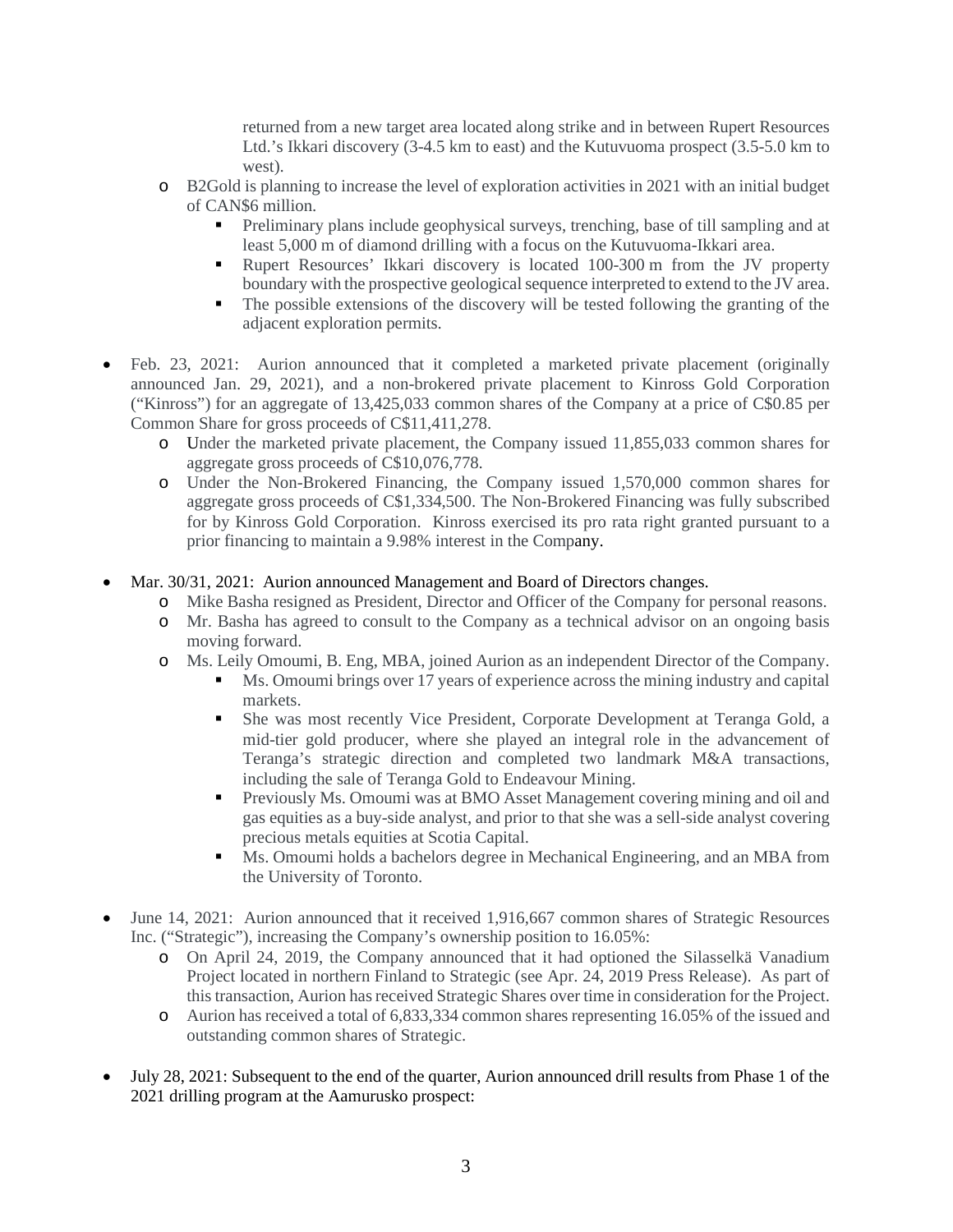- o Phase 1 was designed to test the extensions and orientations of gold bearing structures at the Aamurusko Main area and to provide information on an over 1,000 m long section of a potential parallel structure located to the north of previously drill tested areas.
- o Gold mineralization was extended to the northeast at Aamurusko NW:
	- 2.40 g/t Au over 6.30 m from 246.40 m (AM21180), including 25.50 g/t Au over 0.40 m, 125 m above the previous intercept of 1.21 g/t Au over 24.75 m (AM20127).
- o A broad zone of gold mineralization was intersected in gabbro:
	- 0.70 g/t Au over 16.80 m from 331.85 m (AM21179), including 3.32 g/t Au over 0.75 m and 1.01 g/t Au over 6.85 m, in gabbro at Aamurusko Main.
	- Gabbro hosted gold mineralization now encountered eight times over 1,000 m strike length.
- o A new gold setting was identified conglomerate hosted gold mineralization was intersected in previously untested area:
	- 3.75 g/t Au over 1.85 m from 111.40 m and 1.83 g/t Au over 2.40 m from 98.80 m (AM21177) in conglomerate approximately 200 m northeast of Aamurusko NW.
- o The Company confirmed and extended gold mineralized structures at Aamurusko Main with intervals up to 88.90 g/t Au over 0.40 m:
	- 29.06 g/t Au over 1.25 m from 68.15 m (AM21173), including 88.90 g/t Au over 0.40 m.
	- All holes intersected targeted gold-bearing structure with quartz veining, 3/5 holes contained visible gold grains.
	- Gold mineralized structures extend at least to 200 m vertical depth (AM21179).
- o Parallel structures with gold potential identified:
	- Repetition of prospective stratigraphy (sediment, volcanic, gabbro) and parallel structures identified towards north over 1,000 m strike length.
- o Zones of gold mineralization remain open in multiple directions at all target areas
- o To date, 80% of all holes drilled at Aamurusko have intersected gold exceeding 1.0 g/t Au, 51% of drill holes over 3.0 g/t Au, 31% over 10.0 g/t Au
- o Drilling and base of till sampling programs to continue through 2021
- o Aurion is fully funded for the planned exploration activities until mid 2022

# **Mineral Exploration Properties**

## **Finland**

The Company began operating in Finland in early 2014 and currently holds or has interest in tenements covering over 1000 km2 within the Central Lapland Greenstone Belt ("CLGB") of the Fennoscandian Shield – including the Company's flagship properties **Risti and Launi,** which host a number of recent discoveries by Aurion including the **Aamurusko** high-grade discovery within the Risti property.

Aurion's land holdings are located approximately 850 km north of the Finnish capital of Helsinki and occur entirely north of the Arctic Circle. Access to all the properties is very good, with forestry roads extending from paved highways to the otherwise forested and undeveloped property areas. Topography is low and characterized by rolling hills with relief of less than 150 m. There are daily flights from Helsinki to nearby airports in the towns of Kittilä and Rovaniemi. Aurion's field base islocated in the town of Sodankylä, which is located approximately 30-minute drive from the main properties. Finland has been consistently ranked among the top jurisdictions for mining investments by the Fraser Institute's annual surveys.

The CLGB is considered highly prospective for the existence of gold and base metal mineralization. The region hosts Europe's largest gold mine, the Kittilä Gold Mine owned by Agnico-Eagle Limited, Boliden's Kevitsa Ni-Cu-PGE mine and Anglo American's Sakatti Ni-Cu-PGE discovery. In addition, a large number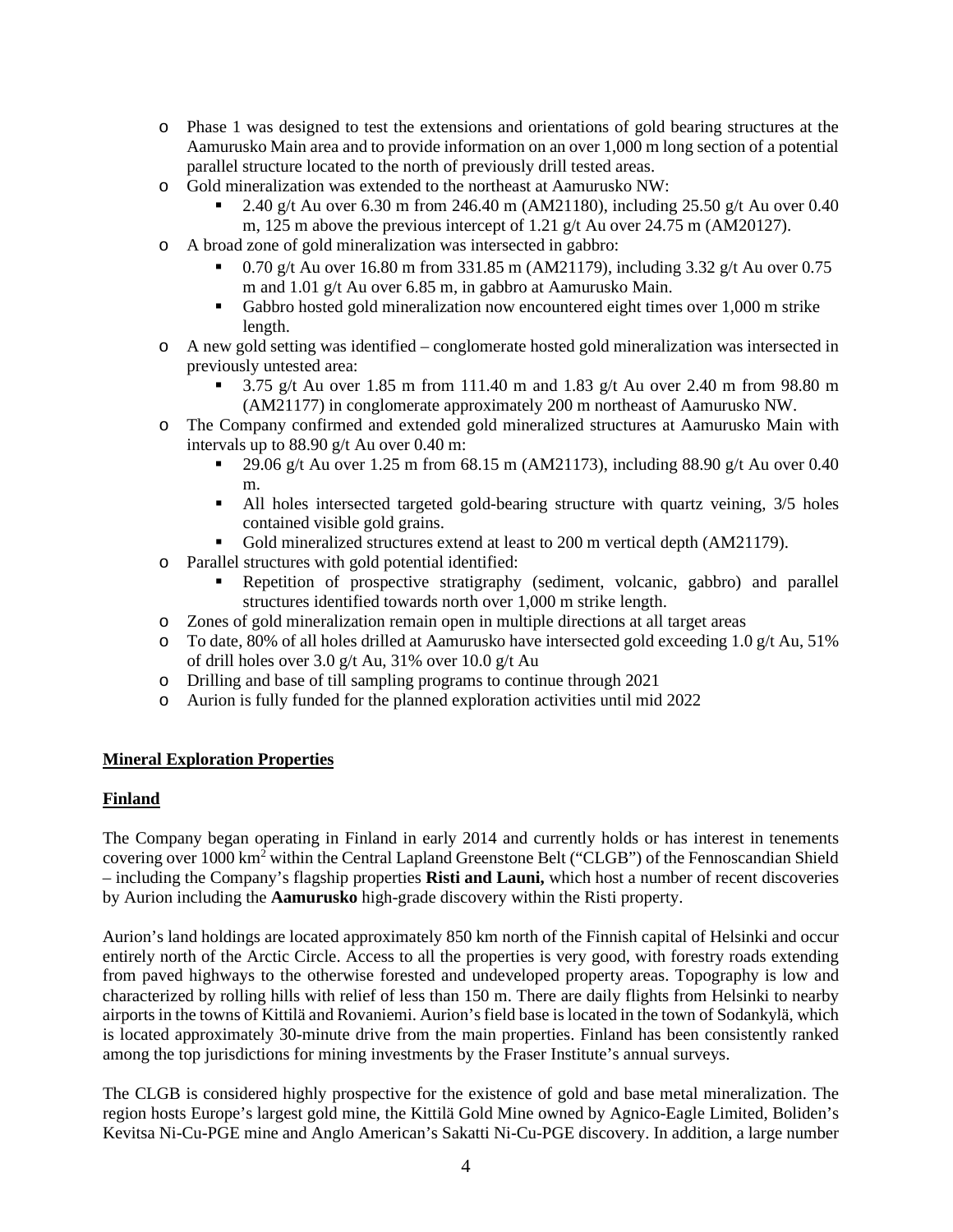of gold and other metal prospects occur close to the major structural zones such as the Sirkka Shear Zone, which is a major, crustal scale, thrust fault system extending over 120 km in strike length. Aurion has interest in land positions covering approximately 80 km of the Sirkka Shear Zone.

The CLGB has seen a very limited amount of exploration compared to similar types of greenstone belts such as Abititi and Norseman-Wiluna. The main reason for the lack of exploration activities is that exploration and mining was limited to local, state-controlled entities until 1995 when Finland joined the European Union. The majority of the historic exploration and mining focused on base metals; gold indications were typically archived and not followed up. The prospectivity of this under-explored region has been demonstrated by over 20 new gold discoveries by Aurion and its neighbors since 2016.

| <b>Property</b>   | Area $(\sim km^2)$ | <b>Prospect</b>                                                                   |
|-------------------|--------------------|-----------------------------------------------------------------------------------|
| Risti             | 160                | A2, Aamurusko, Kaaresselkä, Notches, Risti NW,<br>Sukuvaara, YNOT                 |
| Launi East & West | 263                | Bonanza, Christmas Deformation Zone, Hinge Zone,<br>Lakijänkä, Midsommer, Stubley |
| Venejoki          | 101                | *New reservation area                                                             |
| <b>Silaskaira</b> | 54                 | *New reservation area                                                             |
| Auermaa           | 1136               | Auermavaara, Kuskoiva                                                             |

*Summary of Finland Properties Not Subject to Partnership Agreements:*

| <b>Property</b>                   | Area $(\sim km^2)$ | <b>Prospect</b>                                       |
|-----------------------------------|--------------------|-------------------------------------------------------|
|                                   |                    | Ahvenjärvi, Hirvilavanmaa, Kettukuusikko, Kiekerömaa, |
| B <sub>2</sub> Gold JV            | 331                | Kutuvuoma, Kutuvuoma East, Palovaara, Sinermä,        |
|                                   |                    | Soretialehto, Soretiavuoma, Tuongankuusikko           |
|                                   |                    | *On May 3, 2021, the Company received formal notice   |
| Kinross $JV(*)$                   | 53                 | from Kinross that the option agreement has been       |
|                                   |                    | terminated. Aurion will regain full ownership of the  |
|                                   |                    | Property and related data.                            |
| <b>Strategic Resources Option</b> | 195                | Sila                                                  |

## **Finland Properties Not Subject to Partnership Agreements:**

## **RISTI PROPERTY**

Aurion's wholly owned Risti Property covers approximately 160 km<sup>2</sup> in the CLGB in northern Finland. The Risti Property is located 20 km NNW of Sodankylä and is accessible via paved and all-weather gravel roads through rolling hills and forests.

Aurion has made multiple gold discoveries since the commencement of exploration activities in 2015. Significant new gold discoveries at Risti include: Aamurusko Main, Aamurusko NW, Notches, YNOT, A2 and Risti NW. The property also hosts the Kaaresselkä prospect discovered in the 1980s by the Geological Survey of Finland. Aurion's pipeline of gold prospects at Risti are each at a different stage in the exploration process.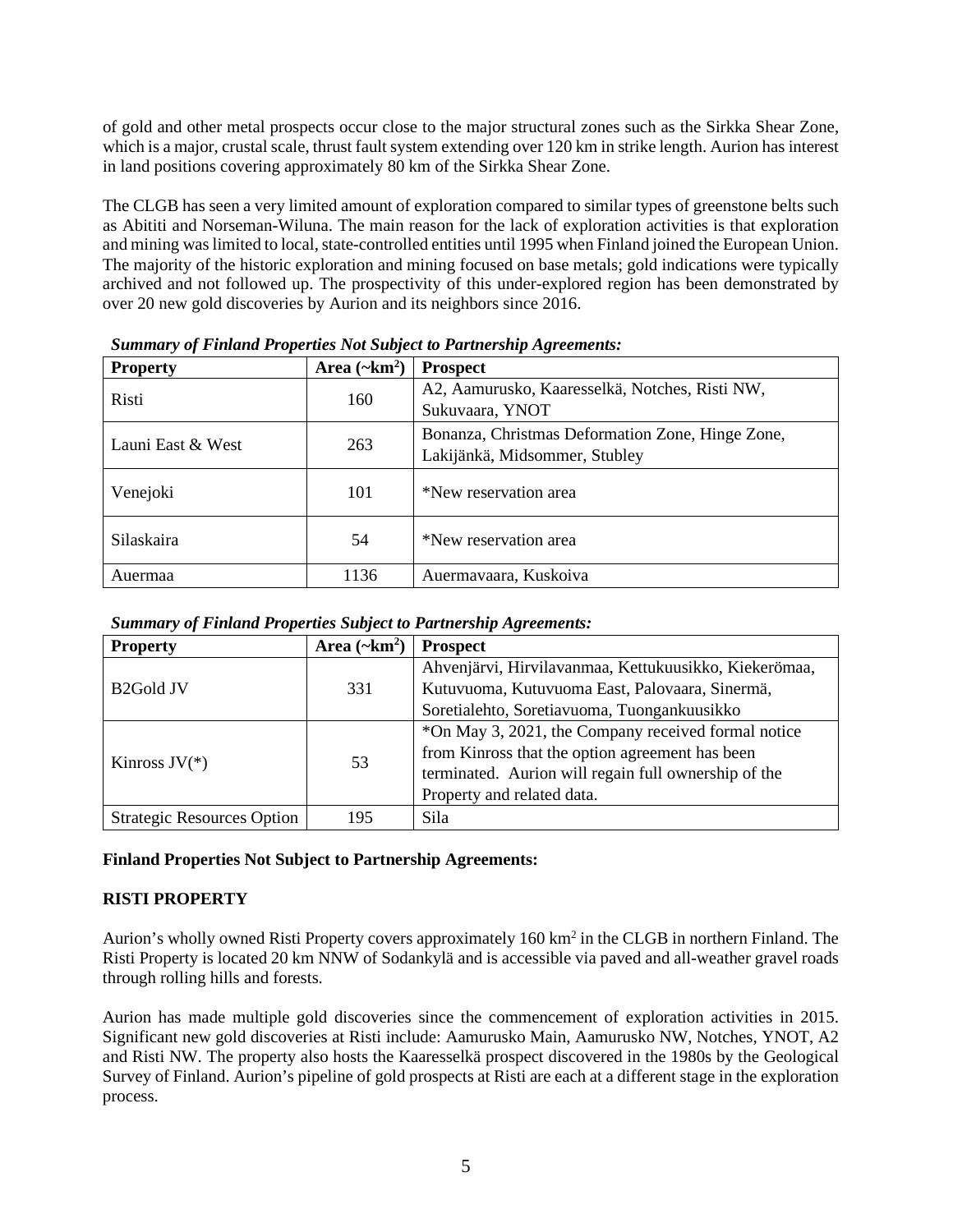The geological setting of the Risti Property has many similarities to prolific gold-rich orogenic gold belts globally, such as the Timmins camp of the Abitibi region of Northern Ontario, Canada. The Aamurusko zone appears to be underlain by young unconformable clastic rocks (sandstones and conglomerates) of the Kumpu group. The Kumpu group conglomerates resemble the Timiskaming conglomerates of the Timmins and Kirkland Lake area of the Abitibi and occur in a similar geo-tectonic setting (both represent the youngest stratigraphic sequence within their respective belts). The Kumpu group and the Timiskaming group were deposited in late orogenic extensional basins. They form in relation to major movement along regional faults or deformation zones. In the Abitibi province, many high-grade, multi-million-ounce gold deposits are temporally and spatially associated with the Timiskaming conglomerates (or their equivalents) in close proximity to major regional deformation (fault) zones such as the Porcupine-Destor or Cadillac Lake-Larder Lake deformation zones. The Kumpu group appears to have been deposited in a similar geological setting adjacent to the Sirkka Shear Zone, the crustal scale deformation zone in the CLGB. Strong alteration including fuchsite, tourmaline, iron carbonate and albite associated with quartz veining and gold mineralization is seen along the entire length (>100 km) of this structure.

Gold is hosted by various lithologies including clastic conglomerates (examples: Aamurusko, Notches) and mafic-ultramafic rocks (examples: Ikkari, Kutuvuoma, Kaaresselkä) within the Risti Property and adjoining areas. The abundance and scale of gold mineralization along several structures over significant strike lengths and the fact that gold is hosted by various lithologies point to a conclusion that a powerful hydrothermal system has led to the camp scale footprint of gold mineralization.

The majority of the Risti Property had not been explored prior to Aurion. Aurion's exploration activities started in 2015 with prospecting and mapping, which led to the initial discovery of high-grade boulders in the Aamurusko area in 2016. Further activities have included detailed and regional prospecting, geological mapping, trenching, ground and drone geophysics, soil sampling, base of till sampling and diamond core drilling.

Approximately 6,200 boulder, sub-crop and outcrop samples collected and assayed from the Risti Property average 6.7 g/t Au. The surface sampling has identified extensive footprints of gold mineralized samples in several areas including the Aamurusko and Notches prospects. The prospecting and mapping programs have mainly focused on domains with silica rich sediments, e.g. conglomerates, because such lithologies are comparably resistant to weathering and can be observed on surface in several areas. As such, sampling is mainly from gold mineralization hosted by clastic sediments. Mafic and ultramafic lithologies are less resistant to weathering and typically these areas are low lying and covered by overburden. Identification of this type of mineralization requires overburden penetrative exploration methods such as base of till sampling.

Exploration activities and results on various prospects are presented in the following chapters. Drill results presented herein are core lengths and may not represent true width. Channel sample results are surface channel cuts that also may not represent true width. Gold assay values are uncut. Prospecting grab samples may be selective and not representative of overall grade.

#### **Aamurusko Prospect**

The Aamurusko prospect is located near the center of the Risti Property. A total of 1,210 samples with an average grade of 24.9  $g/t$  Au have been collected from an area measuring 1.7 km by 1.3 km. The samples are predominantly from large and angular quartz (with or without tourmaline and/or Fe-Oxide) blocks with many samples containing coarse visible gold. The quartz vein blocks range from 0.1 m to  $>3$  m wide, trend NE-SW and are hosted by quartzites and polymictic conglomerates of the Kumpu Group and mafic volcanics of the Sodankylä Group. The conglomerates are interpreted to be unconformably in contact with the mafic volcanics.

The initial prospecting and mapping campaign was followed by further field activities including the maiden drilling program in 2017 and follow up drilling programs in 2018, 2019 and early 2020. A total of 138 holes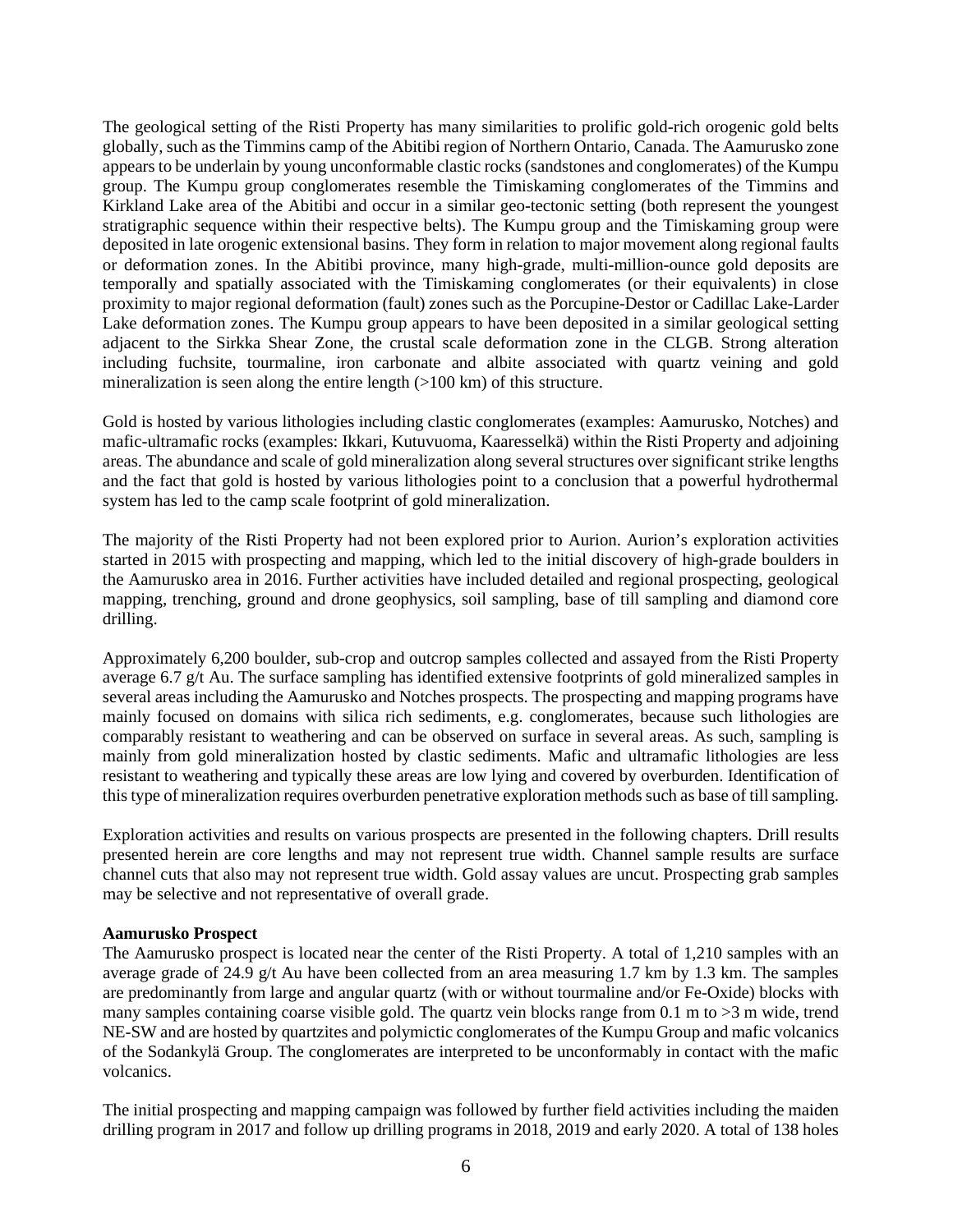and 24,216 m of drilling has been completed in the Aamurusko area at various targets including Main, NW and Gap Zone.

At *Aamurusko Main*, gold mineralization intersected at shallow depths (40-60 m vertically from surface) expands known mineralization in an area that is now estimated to be 100 m long in an east-west orientation with a sub-vertical distance of 150 m. Multiple high-grade (anything greater than 10 g/t Au is considered high-grade) intercepts occur in this area including a very high-grade intercept of 789 g/t Au over 2.90 m.

While true widths are unknown at this time, the ability to successfully target and intercept gold mineralization with drill step outs both vertically and horizontally suggests that the mineralization appears to form part of a coherent body or shoot. The mineralization lies proximal to the faulted/sheared contact between a gabbro intrusive and sedimentary rocks. Mineralization remains open at depth and along strike.

Drilling at Aamurusko Main has been focused over an east-west distance of approximately 250 m at the eastern extent of the boulder field. This suggests that the mineralization encountered there is only one source of the many high-grade boulders at Aamurusko. Gold mineralization was also intersected in 500 and 800 m step out drill holes to the west-northwest providing further evidence that additional near surface gold mineralization may exist in the same geological/structural setting west of the current main focus of drilling.

Drilling highlights from Aamurusko Main:

- 789.06 g/t Au over 2.90 m (including  $3510.00$  g/t Au over 0.65 m) from 116.10 m (Drill hole AM18042)
- $\bullet$  42.28 g/t Au over 4.00 m from 40.00 m (Drill hole AM19082)
- 24.50 g/t Au over 4.75 m from  $48.80$  m (Drill hole AM19081)
- 22.63 g/t Au over 3.53 m (including  $52.30$  g/t Au over 1.4 m) from 44.47 m (Drill hole AM19114)
- 18.47 g/t Au over 2.76 m (including  $93.70$  g/t Au over 0.51 m) from 43.94 m (Drill hole AM19113)

Drilling 235 m east of Aamurusko Main also returned significant drill intercepts:

- 9.62 g/t Au over 1.74 m from 26.30 m (Drill hole AM18035)
- 8.74 g/t Au over 1.55 m from 36.65 m (Drill hole AM18035)
- 12.45 g/t Au over 5.20 m (including 66.70 g/t Au over 0.50 m and 54.30 g/t Au over 0.49 m) from 53.50 m (Drill hole AM18035)

*Aamurusko NW* is approximately 600 m northwest of Aamurusko Main target. This target consists of a 10- 30 m wide zone of gold-bearing quartz veins within altered and mineralized clastic sedimentary rocks. Drilling has delineated Aamurusko NW to 300 m vertical depth and the mineralization is open to extensions. Drilling in early 2020 also identified new zones of gold mineralization 200 m north of Aamurusko NW along and on the northern side of a previously untested fault structure.

Drilling highlights from Aamurusko NW:

- 13.31 g/t Au over 19.54 m (including 22.58 g/t Au over 8.18 m) from 77.64 m (Drill hole AM19095)
- 3.51 g/t Au over  $31.12$  m from 55.88 m (Drill hole AM19094)
- 6.84 g/t Au over 19.00 m (including 16.36 g/t Au over 7.3 m) from 83.80 m (Drill hole AM19109)
- 23.41 g/t Au over 11.10 m (including 51.95 g/t Au over 4.15 m) from 133.00 m (Drill hole AM19106)
- 16.17 g/t Au over 4.00 m (including 109.00 g/t Au over 0.58 m) from 97.10 m (Drill hole AM19105)
- 1.21 g/t Au over 24.75 m (including 5.79 g/t Au over 2.95 m and 8.90 g/t Au over 1.00 m and 5.34 g/t Au over 1.00 m) from 358.25 m (Drill hole AM20127)
- 2.39 g/t Au over 3.70 m from 288.00 m (Drill hole AM20127)

*Aamurusko Gap* covers the approximately 600 m long "gap" between the Aamurusko NW and Aamurusko Main targets. Mapping has identified fault structures and a widespread quartz stockwork extending 300 m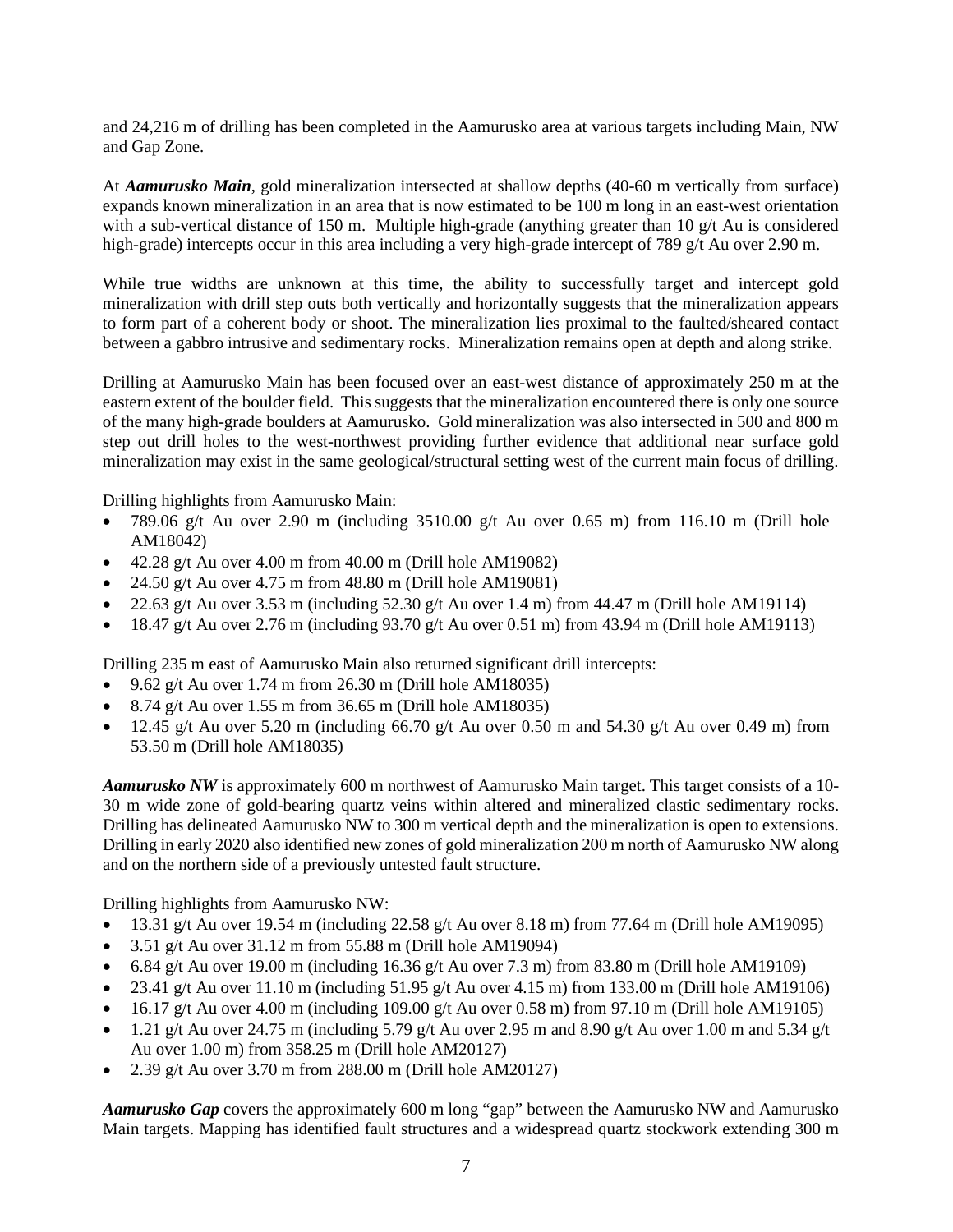by 100 m. The target was tested by a few drill holes in early 2020. All drill holes intersected zones of gold mineralization.

Drilling highlights from Aamurusko Gap:

- 4.64 g/t Au over 3.10 m (including 37.30 g/t Au over 0.35 m) from 19.25 m (Drill hole AM19117)
- 1.55 g/t Au over 3.45 m (including 9.21 g/t Au over 0.35 m) from 59.70 m (Drill hole AM19117)
- $\bullet$  0.55 g/t Au over 8.65 m from 63.25 m (Drill hole AM19118)
- 1.69 g/t Au over 7.75 m (including 18.40 g/t Au over 0.55 m) from 96.05 m (Drill hole AM19119)
- $\bullet$  1.51 g/t Au over 3.35 m from 35.85 m (Drill hole AM20128)

#### **Notches Prospect**

The Notches prospect is a 5 km long and 1 km wide, northwest-southeast trending outcrop ridge located 3 km to the southeast of Aamurusko. Prospecting led to multiple gold showings in quartz sub-outcrop. The Notches area is host to an interbedded sequence of mature siliceous sandstones and conglomerates with late cross-cutting mafic to ultramafic and lamprophyre dykes. The southwestern contact is hosted by a suite of mafic to ultramafic volcanic and intrusive rocks and mafic conglomerates but is not well constrained due to lack of exposure. The northeastern contact is possibly intrusion/fault related with an unconformable suite of ultramafic rocks.

Approximately 2,650 grab samples with an average grade of 2.2 g/t Au have been collected from boulders, sub-crops and outcrops. In addition to prospecting and mapping, 27 trenches have been excavated and 6 drill holes have been completed at Notches.

In the area of trench NOT1817 gold mineralization is hosted within a 5-10 m wide conglomerate unit with 1-15 % disseminated sulphides (pyrite-pyrrhotite-chalcopyrite-galena and locally visible gold) and altered by silica, hematite, iron oxide and carbonate. The conglomerate is also cross-cut by flat and steep goldbearing quartz veins.

Channel sampling highlights from Notches:

- 3.20 g/t Au over 4.40 m including  $8.94$  g/t Au over 0.87 m (Trench NOT1817)
- $3.54$  g/t Au over 0.60 m (Trench NOT1817)
- $\bullet$  109.50 g/t Au over 0.25 m (Trench NOT1803)
- 20.30 g/t Au over 0.31 m (Trench NOT1803)
- $7.03$  g/t Au over 0.93 m (Trench NOT1814)

Drilling highlights from Notches:

- 2.99 g/t Au over 2.10 m from  $31.40$  m (Drill hole NT18005)
- 20.30 g/t Au over 0.65 m from 27.40 m (Drill hole NT18006)

#### **Kaaresselkä Prospect**

The Kaaresselkä prospect is located approximately 4 km south-southwest of Aamurusko. The gold-copper mineralization was discovered by the Geological Survey of Finland (GTK) in 1987. No exploration had been conducted since 2004 until the acquisition by Aurion.

Aurion acquired the Kaaresselkä and Kiekerömaa gold prospects from Tertiary Minerals Plc ("Tertiary") in 2016. The Company paid £15,000 in cash and issued 83,072 shares to Tertiary for 100% interest in both projects subject to certain royalties, including a Pre-Production Royalty of US\$1.00 to \$3.00/ounce gold following the definition of a NI 43-101 (or equivalent) Code compliant Inferred, Indicated and/or Measured Mineral Resource Estimate respectively, on either project. Tertiary will retain a 2% Net Smelter Returns Royalty ("NSR") on all future gold production from either property, of which the Company can purchase 50% for USD\$1,000,000 at any time prior to commencement of commercial production on either project.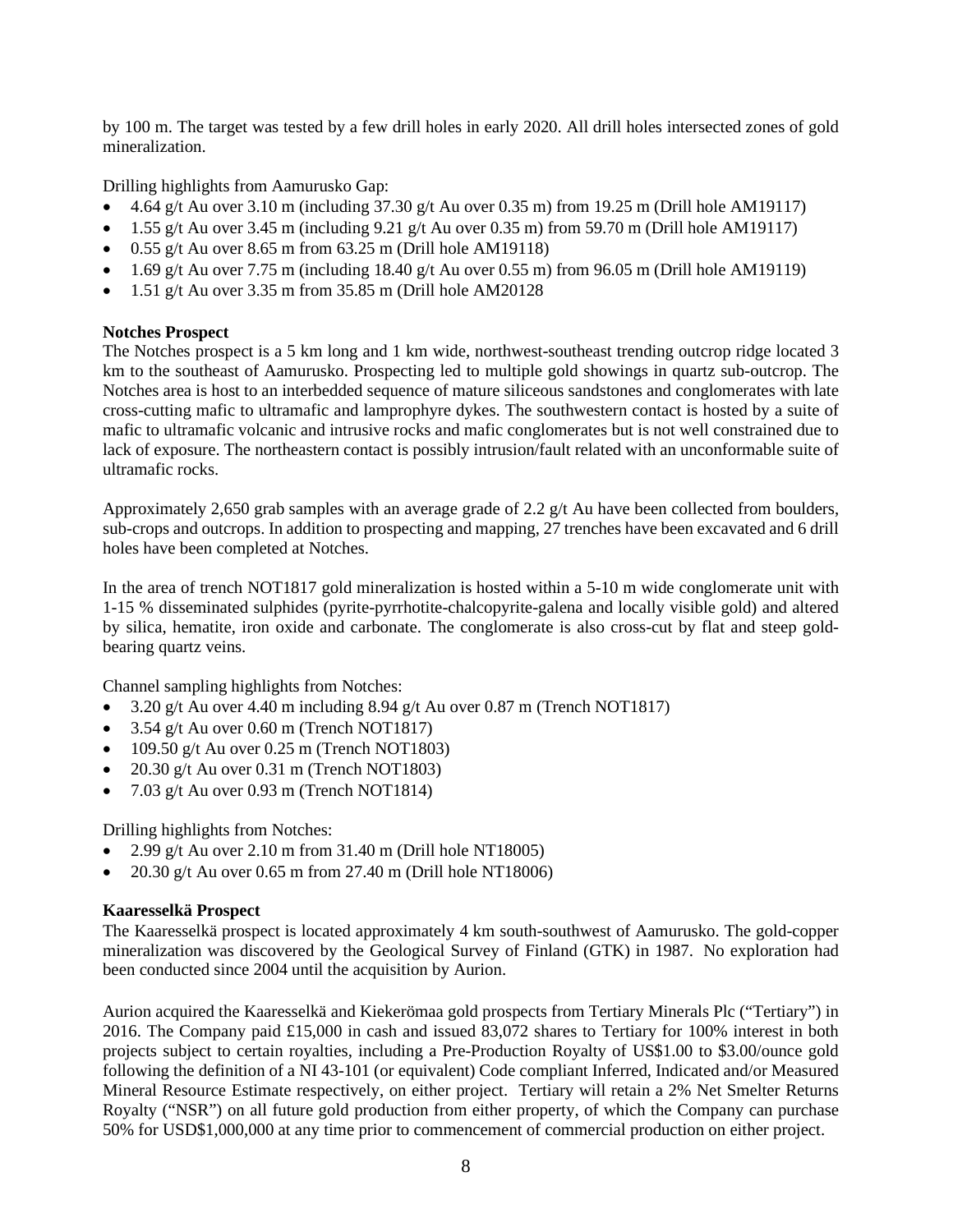The Kaaresselkä project comprises multiple shear zone hosted gold zones that are up to 16 m wide and 650 m long, adjacent to the Sirkka Shear Zone. The gold mineralization is mainly hosted by strongly altered and sheared mafic volcanic rocks.

There are 127 historical drill holes (GTK drilled 112 and Tertiary Minerals drilled 15) totaling 8,900 m including 7 RC drill holes and 120 diamond drill holes. Historical drilling was shallow with gaps along the strike of the mineralized zones.

Activities by Aurion have included re-logging of drill holes, oriented core measurements, a detailed ground magnetic survey, whole rock geochemistry, GIS compilation and integration of historical data into 3D modelling software. This compilation work has allowed for a reinterpretation of the geology and a better understanding of the property's potential.

Drilling highlights from Kaaresselkä:

- 1.52 g/t Au over 2.85 m from 306.50 m (KS20001)
- 1.85 g/t Au over 5.40 m from 199.00 m (KS20002)
- 11.01 g/t Au over 4.90 m from 74.80 m  $(04KD007B)$
- 13.5 g/t Au over 2.75 m from  $3.90$  m (04KD010)
- 4.9 g/t Au over 8.30 m from 130.00 m (04KD013)
- 3.2 g/t Au over 6.2 m from 152.60 m  $(05KD002)$

#### **YNOT Prospect**

The YNOT prospect is located approximately 3.5 km west-northwest of Aamurusko. The discovery of highgrade boulders was followed by excavation of six trenches. An east-west trending quartz vein system hosted by moderate to strong iron carbonate alteration up to 10 m wide was identified in five of six trenches. Grab samples range up to 705.00 g/t Au.

Channel sampling highlights from YNOT:

- $7.18 \text{ g/t}$  Au over  $1.52 \text{ m}$  (Trench WNT18001)
- 17.55 g/t Au over  $0.60$  m (Trench WNT18001)

#### **A2 Prospect**

The A2 prospect is located approximately 2 km north of Aamurusko. 52 rock samples were collected from quartz veins, quartz stockworks, breccias and tension vein arrays, occurring in outcrop, sub-outcrop and angular boulders along a 1.1 km long arcuate structure. Selective grab samples returned assays from nil to 697.0 g/t Au (average 59.6 g/t Au).

Eleven drill holes in 2018 tested a strike length of 450 m targeting gold mineralization in quartz veins hosted by altered clastic sediments at the A2 prospect. The most significant drill intercept at A2 was 22.00 g/t Au over 0.45 m from 38.45 m (Drill hole AM18041). Current drilling has not yet explained the prospecting discoveries at A2.

#### **Risti NW Prospect**

The Risti NW prospect is located approximately 4 to 5 km north-northwest of Aamurusko. Limited prospecting has identified gold-bearing quartz blocks over a distance greater than 1.8 km. 133 rock samples from angular boulders and sub-outcrop assayed up to 108.5 g/t Au and an average of 1.94 g/t Au. No trenching or drilling has been conducted at Risti NW.

#### **Sukuvaara Prospect**

The Sukuvaara prospect is located approximately 1.5 km southeast from the Notches prospect. An envelope of alteration and quartz veining within sandstone was identified during 2020 field activities. Trenching (total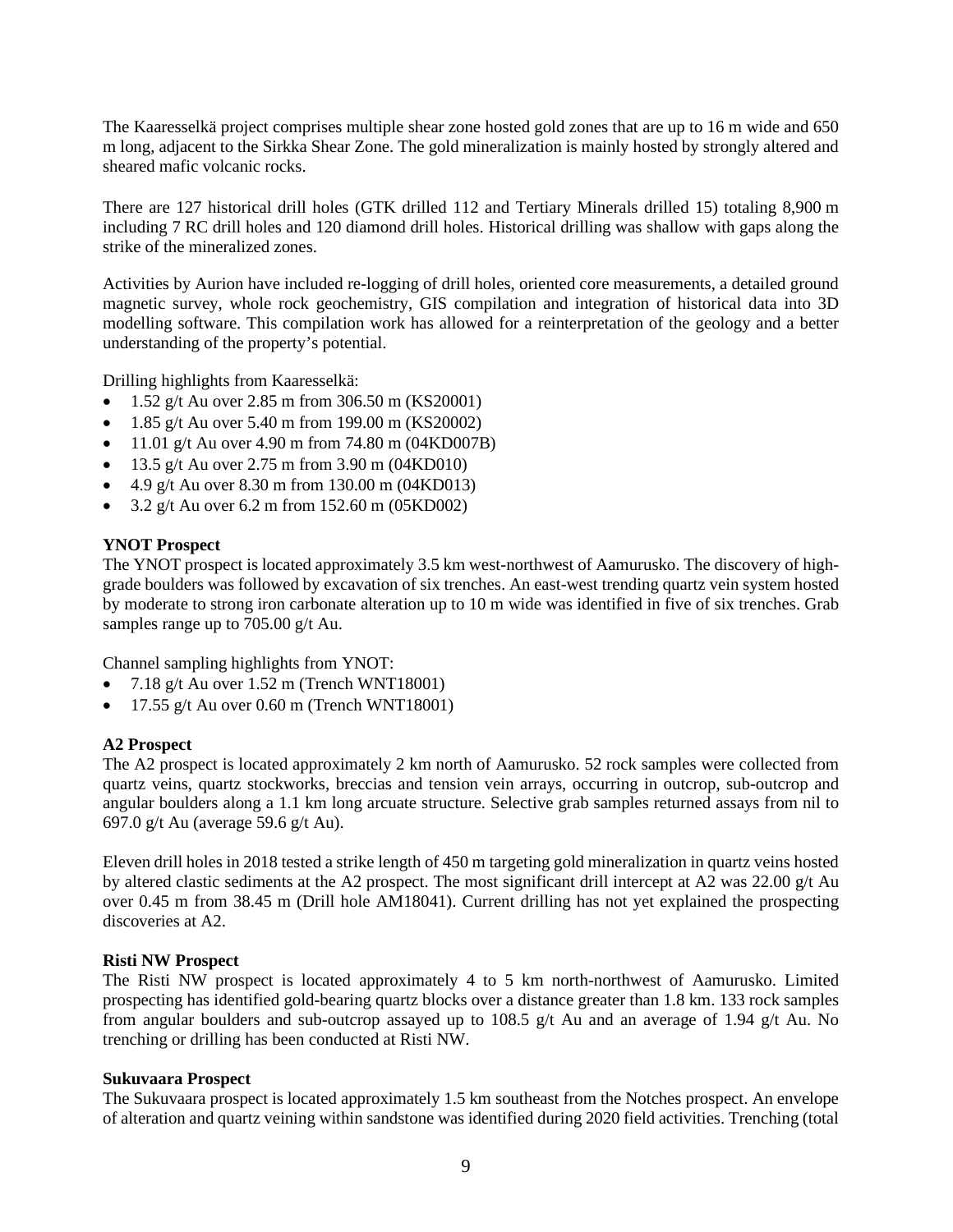length of 150 m) and four drill holes confirmed the existence of altered and quartz veined sandstone units and returned several zones with elevated gold up to 1.81 g/t Au.

#### **Exploration activities**

During the six months ended June 30, 2021, the Company completed Phase 1 of the 2021 diamond core drilling program at the Aamurusko prospect. The program was designed to test the extensions and orientations of gold bearing structures at the Aamurusko Main area and to provide information on an over 1,000 m long section of a potential parallel structure located to the north of previously drill tested areas. Phase 1 of the drill program was limited to 12 holes totaling 2,921.10 m and was the first opportunity to return to drilling at Aamurusko since the COVID pandemic forced the Company to suspend drilling there in early 2020.

The Phase 1 drilling program results were released on July 29, 2021. All completed holes intersected zones of gold mineralization. The drilling program extended gold mineralization at Aamurusko NW, intersected a broad zone of gold mineralization in gabbro, intersected gold in previously untested settings such as in conglomerate, confirmed and extended gold mineralized structures at Aamurusko Main and identified parallel structures and repetition of prospective stratigraphy to the north from previously drill tested areas.

A snow road was constructed to enable access for a track mounted drill rig to drill sites located in the mid and top parts of the hill. The ability to use track mounted drill rigs increases the efficiency and decreases costs compared to helicopter supported drilling. The next phase of drilling at Aamurusko is planned to test the extensions of the mineralized zones at the Gap Zone and Aamurusko NW targets and follow up drilling of identified gold-bearing zones within gabbro.

As part of a regional base of till sampling program, a total of 434 samples were collected within the Risti Property. The sampling program is targeting previously unexplored areas with the potential of the existence of mafic-ultramafic hosted gold mineralization such as Rupert Resources' Ikkari discovery. Mafic-ultramafic domains are typically covered by overburden and base of till sampling has been successfully deployed during the discovery process of most gold and base metal deposits in the Central Lapland Greenstone Belt. The majority of the extensive Risti Property is covered by overburden and these areas have not been explored before. Sampling is planned to take place in several areas including northeast and southern parts of the Risti Property (Apr. 19, 2021 Press release). Obtained samples have been submitted for assay and results will be released in due course.

# **LAUNI PROPERTY**

Aurion's wholly owned Launi Property consists of two blocks, Launi East and Launi West with a combined area of approximately 263 km<sup>2</sup>. Launi East has no record of prior exploration or mining licenses. Paved highway and all-weather gravel roads provide easy access to the property which is located 8-10 km south of the Risti Property and 10 km northwest of the municipality of Sodankylä.

## **Launi East Property**

The Launi East Property covers an area approximately 43 km<sup>2</sup> that has not been explored prior to Aurion. The exploration license for the Launi East area was granted in December 2018.

The major regional shear structure, the Sirkka Shear Zone or its splay, is interpreted to traverse across the property. The arcuate stratigraphy on the Launi East property includes a folded and faulted package of siliceous sandstones intercalated with wackes and siltstones, mafic to intermediate volcanic and intrusive sequences and late granitoid intrusions.

Prospecting and mapping have resulted in the discovery of multiple gold-bearing zones, including among others, the Christmas Deformation Zone, Midsommer, Bonanza, Father's Day, Mother's Day, Stubley,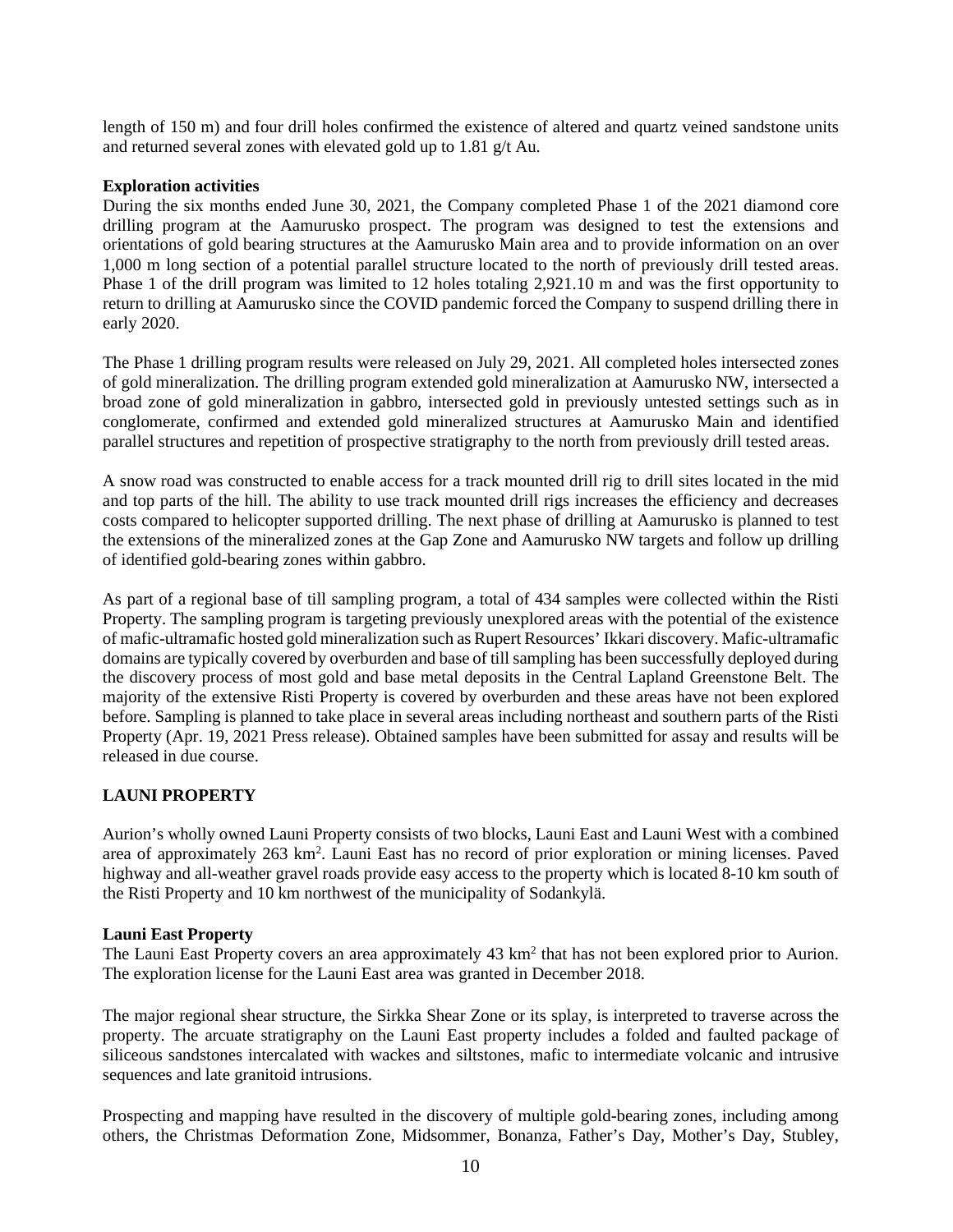Lakijänkä and Hinge Zone prospects, in a 5.5 by 1.0 km area parallel to and within 1 km to the west of the Sirkka Shear Zone. Widespread fuchsite, tourmaline, sericite and iron-carbonate bedrock alteration along with abundant quartz veining is observed within silicified sandstone or intermediate volcanics. Visible gold is observed in quartz veins and mineralized host rocks. Mineralized zones at Launi East appear to show lateral continuity along strike across the property, and individual zones can be traced for up to 300 m. All prospects are at an early stage of evaluation, and the majority of the Launi East area, particularly areas dominated by mafic and ultramafic rocks, have not yet been explored due to lack of surface exposure.

Approximately 2,300 samples have been collected from boulders, sub-crops and outcrops assaying up to 709 g/t Au with an average grade of 4.20 g/t Au. Other exploration activities have included trenching, geophysical surveys, till sampling and diamond core drilling.

A total of 58 holes for 8,445.6 m primarily utilizing a small capacity "scout" drill rig have been drilled with most holes located in a 1.0 by 1.5 km area in the northern portion of the property. The main drill targets have been the Hinge Zone, Christmas Deformation Zone, Midsommer and Bonanza. The majority of the drill holes have intersected zones of gold mineralization and identified several envelopes of near-surface gold mineralization.

Multiple gold bearing veins have been intersected in a  $>300$  m wide by  $>1.0$  km long corridor at the Christmas Deformation Zone. At the Hinge Zone, where drilling targeted blind geophysical anomalies, highgrade near-surface gold was intersected in a fault zone returning assays up to 30.70 g/t Au and 8.65 g/t Au and in a magnetic volcanogenic sediment unit returning an intercept of 3.05 g/t Au over 5.30 m. The Hinge Zone target has a strike length of over 1 km.

Channel sampling highlights from Launi East:

- 27.01 g/t Au over 1.77 m (LNT1904, Christmas Deformation Zone)
- 14.76 g/t Au over 2.95 m (LNT1904, Christmas Deformation Zone)
- 10.81 g/t Au over 3.11 m (LNT1904, Christmas Deformation Zone)
- 39.50 g/t Au over 0.56 m (BZT1901, Bonanza)
- 29.00 g/t Au over 0.44 m (BZT1901, Bonanza)
- 19.50 g/t Au over 0.77 m (BZT1901, Bonanza)

Drilling highlights from Launi East:

- 63.90 g/t Au over 0.37 m from 260.83 m (LN20014 Christmas Deformation zone)
- 5.50 g/t Au over 0.40 m from 78.50 m (LN20008 Christmas Deformation zone)
- 3.05 g/t Au over 5.30 m from  $106.50$  m (LN20050 Hinge Zone)
- 8.65 g/t Au over 0.55 m from 28.40 m (LN20042 Hinge Zone)

# **Exploration activities**

During the six months ended June 30, 2021, six drill holes totaling 921.70 m were drilled in several target areas. Samples from the drill holes have been submitted for assay and results will be released in due course.

A total of 140 base of till samples were collected within the Launi East Property and 476 samples were collected within the Launi West Property as part of a regional base of till sampling program. The sampling program is targeting previously unexplored areas with the potential of the existence of mafic-ultramafic hosted gold mineralization such as Rupert Resources' Ikkari discovery. Mafic-ultramafic domains are typically covered by overburden and base of till sampling has been successfully deployed during the discovery process of most gold and base metal deposits in the Central Lapland Greenstone Belt. The majority of the extensive Launi East and West Properties is covered by overburden and these areas have not been explored before. Sampling is planned to take place in several areas including the eastern part of the Launi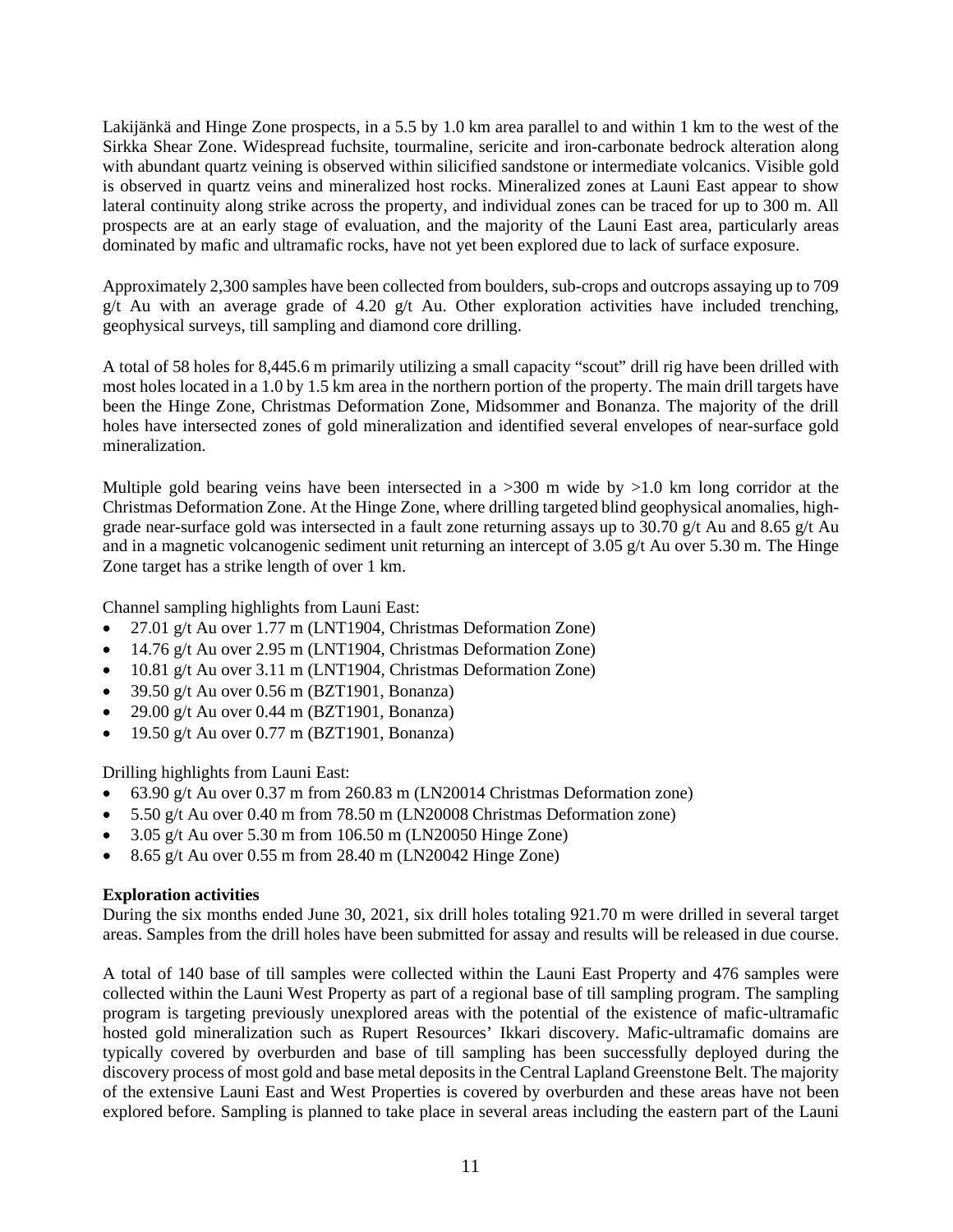East Property (Apr. 19, 2021 Press release). Obtained samples have been submitted for assay and results will be released in due course.

## **AUERMAA PROPERTY**

The Auermaa Property is located in Eastern Lapland. Aurion has been granted or applied for permits for an area of approximately 1136 km<sup>2</sup> covering part of an Archean Belt. Historic indications include the Auermavaara gold prospect and Kuskoiva tungsten prospect. The property has not seen any modern exploration.

## **Exploration activities**

During the six months ended June 30, 2021, additional reservation areas were applied for. Subject to the granting of the applications the total property area will increase to 1136 km2. No other activities were performed during the reporting period.

## **Finland Properties Subject to Partnership Agreements:**

# **B2GOLD JOINT VENTURE, KUTUVUOMA-AHVENJARVI-SINERMÄ**

On August 13, 2015, the Company signed a binding Letter Agreement with B2Gold Corp., ("B2Gold"), granting B2Gold the right to earn up to an undivided 75% interest in an approximately 290 km<sup>2</sup> (currently  $\sim$ 331 km<sup>2</sup>) project area that includes the Kutuvuoma and Ahvenjarvi prospects. Pursuant to the terms of the Letter Agreement, the Company formalized and signed a definitive Option Agreement with B2Gold on January 18, 2016.

Under the terms of the Letter Agreement B2Gold was to complete \$5,000,000 in exploration expenditures, pay Aurion \$50,000 cash and issue 550,000 B2Gold shares over 4 years to earn a 51% interest. B2Gold can earn an additional 19% interest by spending a further \$10,000,000 over 2 years. B2Gold can earn an additional 5% interest (for a total of 75%) by completing a bankable feasibility study.

The first-year commitment of \$750,000 in exploration expenditures including 2,000 m of drilling and payment of \$50,000 cash and 50,000 B2Gold shares was guaranteed. A finder's fee was paid by the Company with respect to this transaction and was settled on April 29, 2016 by the issuance of 1,476,750 common shares at a value of \$0.13 per share. The Company subsequently agreed to a reduced drilling program for the first year.

On August 1, 2019, the Company received 200,000 B2Gold common shares which were issued pursuant to the option agreement dated January 18, 2016. On August 13, 2019, the Company received a Notice of Exercise of Option from B2Gold confirming that B2Gold fulfilled its obligations under the Option Agreement dated January 18, 2016, and that as of August 14, 2019, the Option was deemed to be exercised.

The Company acquired the Kutuvuoma and Sila Properties from Dragon Mining Ltd ("Dragon"). According to the terms of the Letter of Intent, the Company finalized and signed a definitive Purchase Agreement on May 26, 2014. Pursuant to the terms of the Purchase Agreement and subject to regulatory approvals, the Company issued a total of 6,750,000 common shares to Dragon. The Company also committed to incur a total of  $\bigoplus$ ,000,000 in expenditures on these properties over three years. In addition, Dragon will retain a 3% Net Smelter Royalty ("NSR") on any deposit mined by the Company within the projects or any defined Areas of Interest. The NSR could be purchased at any time on or before the sixth anniversary of signing the Purchase Agreement with a single cash payment of  $\bigoplus$ ,000,000. Upon successful resource definition, the Company will also make bonus payments to Dragon for the sum of  $\epsilon$ 2,000,000 in cash or equivalent in common shares of the Company for the defining of 1,000,000 ounces of gold material and  $\epsilon$ 1,000,000 in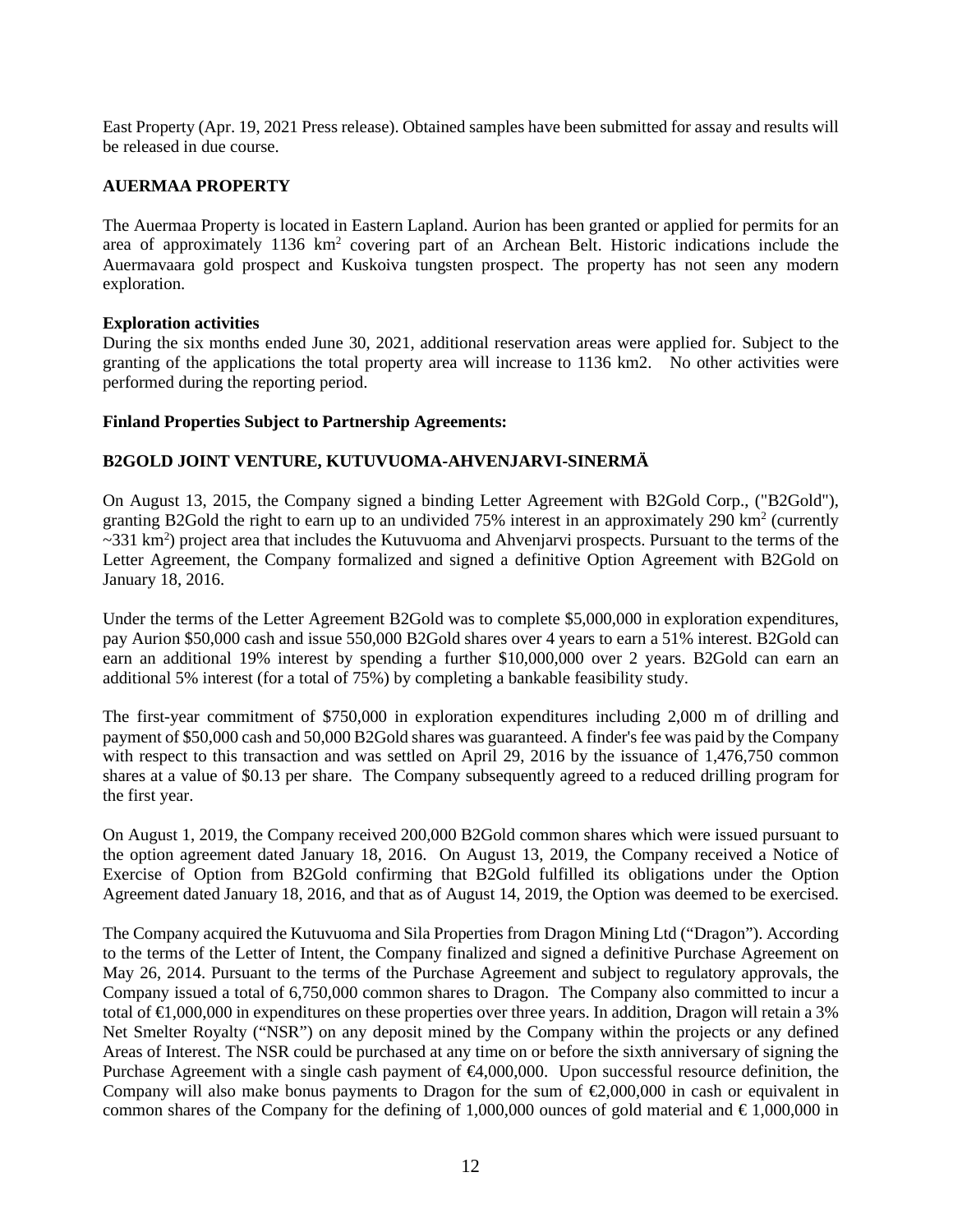cash or equivalent in common shares of the Company for the defining of every additional 1,000,000 ounces of gold equivalent material within the projects and the defined Area of Interests.

#### **B2Gold JV Prospects**

The JV area is located along and adjacent to the major crustal scale Sirkka Shear Zone and covers approximately 40 km strike length of prospective geology. The JV area includes recent discoveries such as Sinermä and Kutuvuoma East and several historic gold prospects such as Kutuvuoma, Ahvenjärvi, Kettukuusikko, Hirvilavanmaa, Palovaara, Soretialehto, Soretiavuoma, Tuongankuusikko and Kiekerömaa. The historic prospects have seen limited amounts of exploration despite returning encouraging drill intercepts.

#### **Kutuvuoma Prospect**

The Kutuvuoma prospect is a high-grade, shear zone hosted gold deposit that was discovered in the 1990s by Outokumpu Oy, a publicly listed company in which the Finnish state is the largest shareholder. Outokumpu Oy drilled 47 shallow core and reverse circulation drill holes totaling 3,425 m, testing Kutuvuoma within a very small area (approximately 175 m horizontally and 175 m vertically). No other drilling or trenching was conducted since the mid-1990's. A small part of the deposit was test-mined in 1999.

Bedrock geology at Kutuvuoma is dominated by east to southeast trending Paleoproterozoic volcanicsedimentary sequences of the CLGB's Savukoski Group and currently defined gold mineralization on the property occurs in association with sulphide-bearing quartz vein arrays with disseminated sulphides in altered, albitic, siliceous meta-mudstones and meta-igneous rocks as well as in sulphide matrix breccias. The main deposit at Kutuvuoma occurs as a moderately west-plunging zone localized along a south dipping, sheared graphitic unit within sheared and altered Savukoski Group country rocks. These include komatiites as well as graphitic-sulphidic schist, fine grained meta-sandstone and thin interbedded marble. Kutuvuoma is interpreted to be located along strike and within the same geologic sequence as Rupert Resources' Ikkari discovery. The distance between Kutuvuoma and Ikkari is 8 km.

Historic drilling highlights from Kutuvuoma include:

- 7.2 g/t Au over 19.40 m from 60.00 m
- 13.2 g/t Au over  $5.00 \text{ m}$  from  $88.00 \text{ m}$
- 12.6 g/t Au over 7.00 m from 26.00 m

Exploration activities by the JV have included reconnaissance prospecting, geological mapping, trenching, geophysical surveys, base of till sampling, diamond core drilling and preliminary metallurgical testwork. High-grade gold has been intercepted in drilling over a strike extent of approximately 1,080 m; mineralization remains open in all directions.

Drilling highlights from Kutuvuoma by JV:

- 8.59 g/t Au over 2.15 m from 21.4 m and 11.37 g/t over 13.3 m from 71.85 m (Drill hole KU16003)
- 1.76 g/t Au over 8.85 m from 38.65 m (Drill hole KU16001)
- 1.67 g/t Au over 5.05 m from 42.55 m (Drill hole KU16002)
- 6.74 g/t Au over 5.60 m from 121.20 m (KU20006), 200 m east of Outokumpu historical drilling
- 12.28 g/t Au over 2.75 m from 28.15 m (KU20008), 270 m west of Outokumpu historical drilling

#### **Kutuvuoma East Prospect**

The Kutuvuoma East prospect is located along strike and in between Rupert Resources' Ikkari discovery (3- 4.5 km to east) and the Kutuvuoma prospect (3.5-5 km to west) and within the metavolcanic and metasedimentary rocks of the Savukoski group near the contact with the sedimentary rocks of the Kumpu group.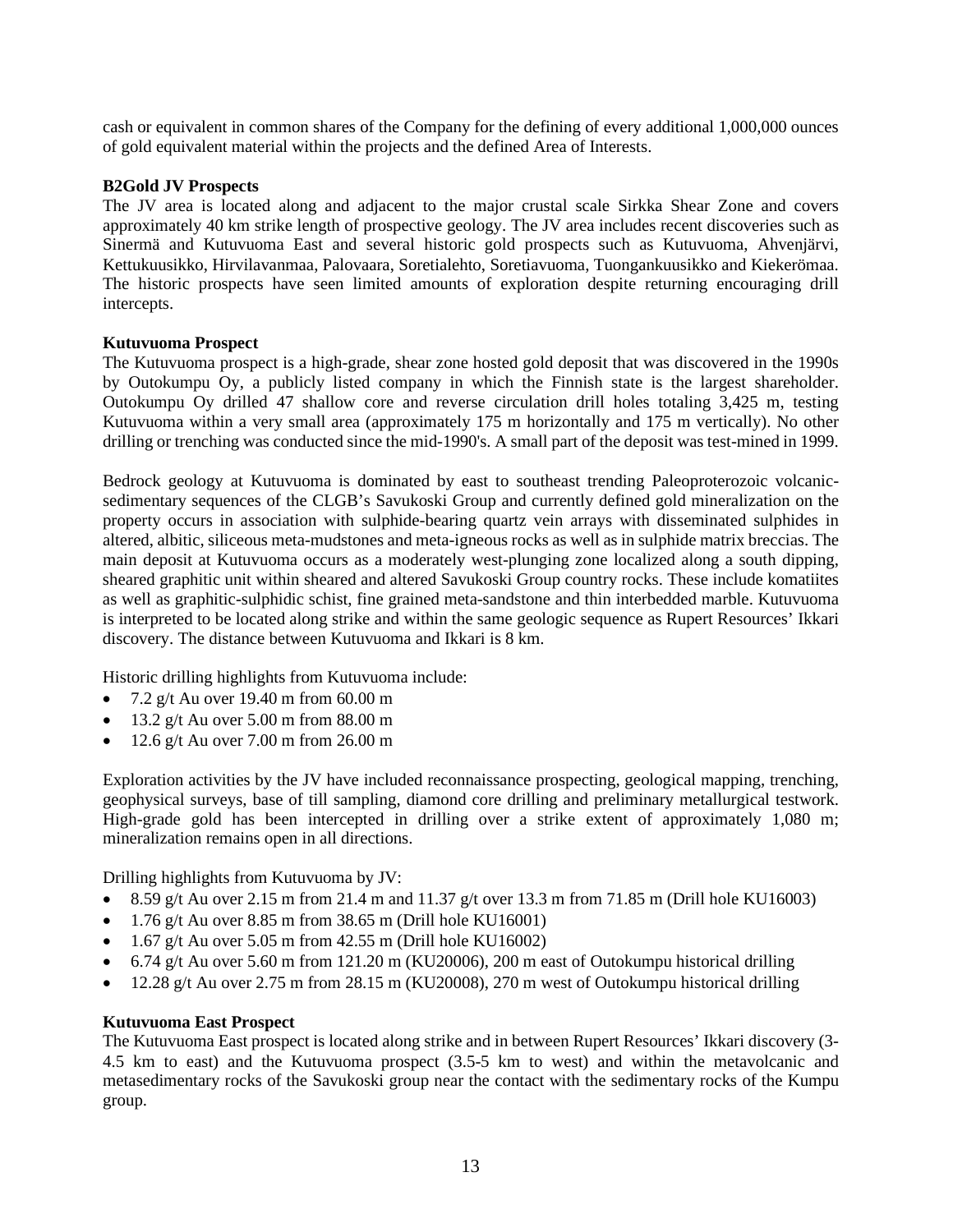The initial, widely spaced, five-hole (1,259.1 m) diamond drilling program was completed in 2020 and tested selected geochemical (gold in base of till) and geophysical targets over an area extending 1,300 m in strike length. All drill holes intersected zones with elevated gold (>0.1 g/t Au) with mineralized zones encountered in multiple lithologies including ultramafic and mafic volcanic rocks, siltstones, graphitic sediments and in contacts between volcanic rocks and felsic/porphyritic dykes.

Drilling highlight from Kutuvuoma East:

- 14.77 g/t Au over 1.60 m from 42.20 m (KUE20003)
- 1.63 g/t Au over 2.80 m from 50.90 m (KUE20001)

## **Sinermä Prospect**

The Sinermä area is located in the western part of the JV property, approximately 22 km northwest of the Kutuvuoma prospect and 23 km SSW of Agnico-Eagle's Kittilä Mine. The gold mineralized zones in the Sinermä area were discovered in 2020 via base of till sampling and geophysical survey programs, which were followed by excavation of five trenches and drilling of four diamond drill holes (total 647.7 m).

Highlights from Sinermä:

- Channel samples:  $1.07$  g/t Au over 42.40 m and  $1.30$  g/t Au over 20.80 m
- Drilling intercepts: 0.54 g/t Au over 40.20 m, 6.80 g/t Au over 0.75 m and 4.11 g/t Au over 1.40 m

#### **Kiekerömaa Prospect**

The Kiekerömaa Property covers 8.4 km2 ha and is located approximately 25 km west from Aamurusko and 7 km south-southwest from Kutuvuoma. Kiekerömaa was purchased along with the Kaaresselkä prospect from Tertiary Minerals Plc ("Tertiary") and is subject to the conditions described for the Kaaresselkä prospect.

The prospect was discovered by Outokumpu Oy in the late 1990s while exploring for base metals. Tertiary acquired the prospect in 2003 by staking the ground and completed a small drill program in 2011. Historic drill intercepts from limited drilling by Outokumpu Oy and Tertiary include 5.8 g/t Au over 5.0 m, 7.4 g/t Au over 2.0 m and 3.6 g/t Au over 4.6 m. The mineralization extends over a strike length of 300 m and remains open in all directions.

Minimal exploration activities occurred on Kiekerömaa in 2018-2020 and the Company wrote down the full carrying value of Kiekerömaa as of December 31, 2019 due to recent and projected inactivity.

Following the completion of an agreement with B2Gold, the Kiekerömaa Property was included in the B2Gold JV.

#### **Exploration activities**

During the six months ended June 30, 2021, a ground magnetic survey was completed covering selected areas in the eastern part of the JV area, and base of till and trenching programs were commenced in the eastern part the of the JV area.

Ikkari and Vuoma exploration permit applications were granted providing access to the area adjacent to Rupert Resources' Ikkari discovery.

The JV is planning to increase the level of exploration activities in 2021 with an initial budget of CDN\$6 million. The preliminary plans include geophysical surveys, trenching, base of till sampling and at least 5,000 m of diamond drilling with a focus on the Kutuvuoma-Ikkari area. Rupert Resources' Ikkari discovery is located 100-300 m from the JV property boundary with the prospective geological sequence interpreted to extend to the JV area.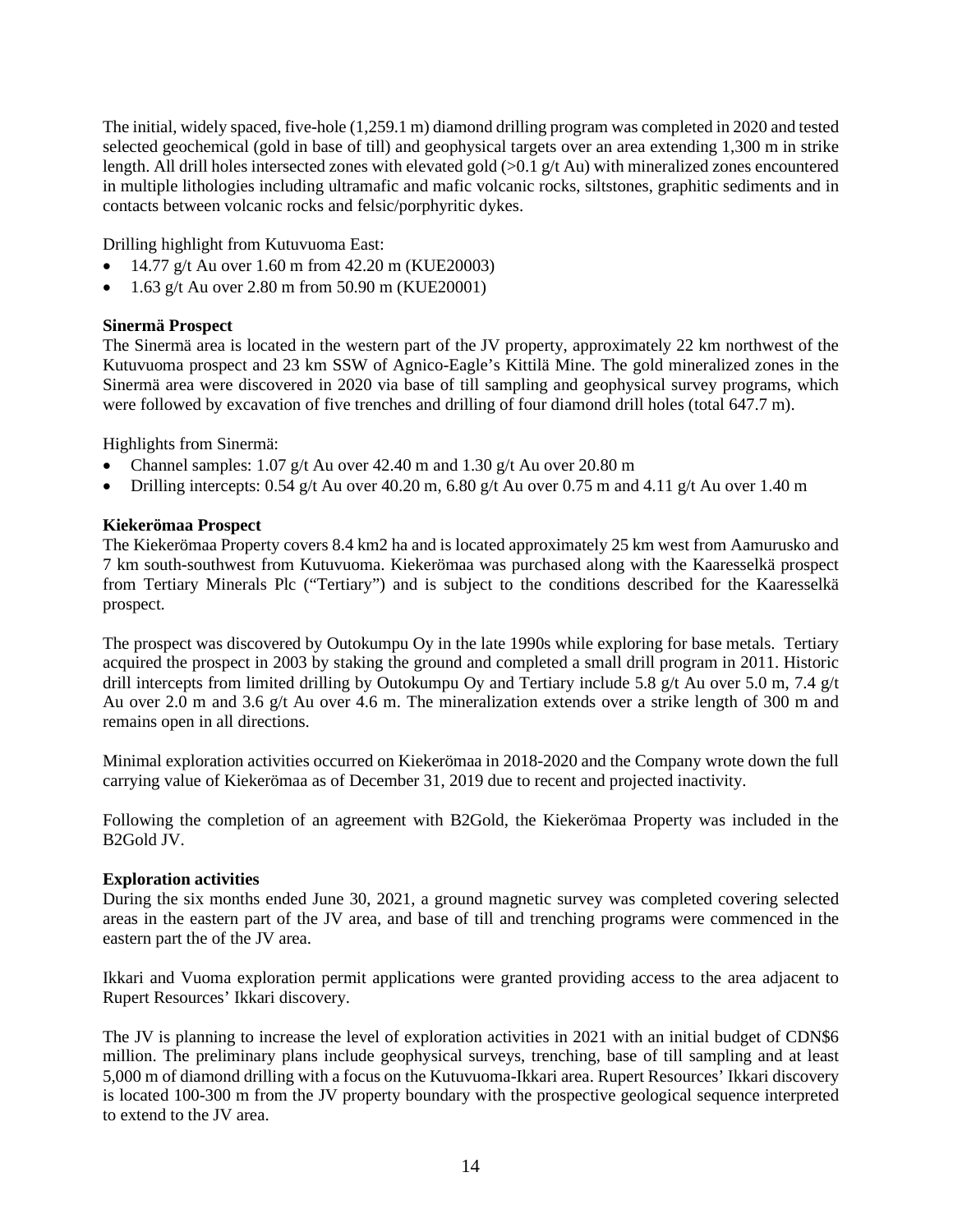# **KINROSS JOINT VENTURE, OUTA**

On January 31, 2018, the Company signed a non-binding LOI with Kinross, giving Kinross the right to earn an undivided 70% interest in the Outa project.

Under the terms of the LOI, Kinross was to spend US\$5 million over five years to earn a 70% interest in the project. Kinross agreed to complete a firm US\$1 million in exploration expenditures over the first two years. A definitive option agreement was signed on August 17, 2018 pursuant to the terms of the LOI.

On May 3, 2021 the Company received formal notice from Kinross that, pursuant to Section 8.1 (a) of the Option agreement dated August 17, 2018, the Option agreement with the Company has been terminated effective April 1, 2021. The Company will regain full ownership of the property and Kinross will provide the Company all data generated during the exploration activities. The Company will review the project data and consider the next steps during the coming months.

# **OUTA**

The Outa project area was reduced and now covers approximately 53 km<sup>2</sup> in the CLGB of northern Finland. It is primarily underlain by meta-sedimentary rocks (polymictic conglomerates and quartzites) of the Kumpu Group in a setting similar to the Company's Risti project. The Company acquired the project following the discovery of the Aamurusko gold prospect in late 2016. Limited historical exploration work by the Geological Survey of Finland (GTK) documented possible paleo-placer style gold mineralization at the south end of the project. Shallow drilling by GTK intersected 121 g/t Au over 1.5 m. Most of the greater than 15 km long unconformity between Kumpu Group clastic sediments and Kittilä Group mafic volcanics within the Outa project area has never been explored.

Exploration activities have included prospecting, mapping, till sampling, geophysical surveys and diamond core drilling. The total exploration expenditure by the JV has been approximately US\$ 3.67 million since 2018.

# **STRATEGIC RESOURCES OPTION, SILA**

## **SILA (Silasselkä)**

On April 24, 2019, the Company entered into an option agreement with Strategic Resources Inc. ("Strategic") granting Strategic the option to earn a 100% interest in the Company's wholly owned Silasselkä Vanadium Project in northern Finland. Under the terms of the option agreement, Strategic may acquire up to 100% interest in the project by paying \$500,000 cash, issuing 8,000,000 Strategic shares and incurring \$3,000,000 in exploration expenditures, through a two stage earn-in over a period of three years. At December 31, 2019, the Company had received \$500,000 cash and 3,000,000 Strategic shares.

On June 17, 2020, the Company announced that it had revised the terms of the Silasselkä Project earn-in with Strategic Resources ("Strategic"). Aurion agreed to waive the required expenditures on the project totalling C\$3.0 million over the three-year period. The share-based payment schedule and amounts to exercise the option will remain unchanged. In addition, Aurion and Strategic altered the original agreement where Strategic would have a two-stage option to earn-in to 75% on the project following the issuance of an additional 1,916,667 shares in June 2021 and then have the option to go from 75% to 100% ownership in the project, to a single option where Strategic will earn-in on 100% of the project following the scheduled share issuances, and will occur after the last scheduled share payment of 1,166,666 Strategic shares in June 2022.

Aurion acquired the Sila Property subject to a binding Letter of Intent with Dragon Mining Limited in March 2014, as previously detailed in the section discussing the B2Gold JV.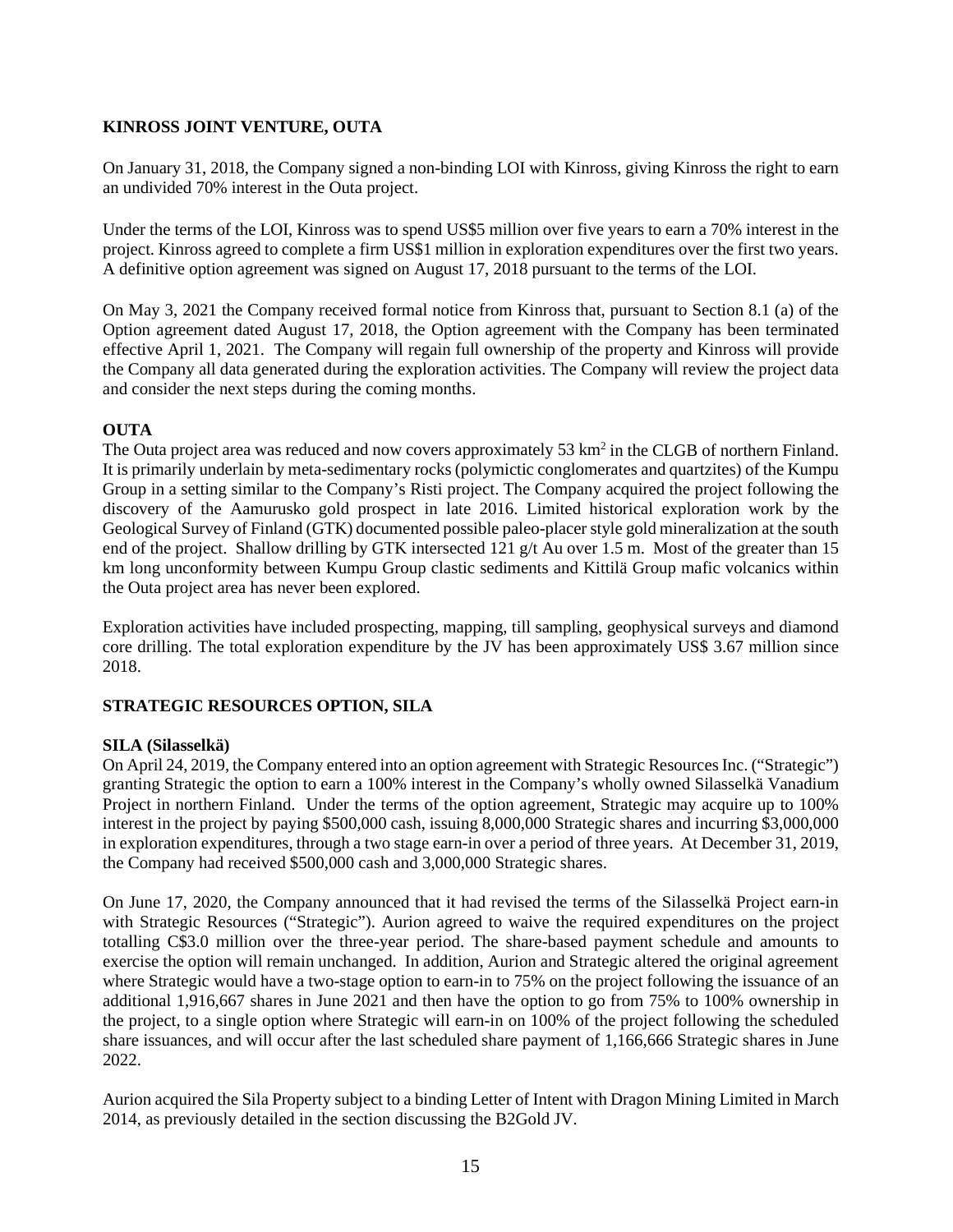Sila hosts several zones containing vanadium-rich magnetite located along a 16 km long magnetic anomaly. Approximately 7,400 metres of historical drilling over 72 holes has been completed on the property. The mineralized zones range in thickness from a few centimetres to 10 m and dip 45 degrees to the east. The vanadium-rich zones remain untested at depth and along strike of the known deposits.

The Sila area covers approximately 11 km along the northern strike extension of the Hanhimaa Shear Zone (HSZ), within sheared meta-volcanics and meta-sediments sandwiched between two large intrusive bodies. The HSZ south of Sila hosts several gold occurrences, which have reported drill intersections of 4.5 g/t Au over 11.7 m and 5.9 g/t Au over 7.5 m (Agnico Annual report 2015).

Prior to the property transfer to Strategic in 2019, Aurion identified extensive mineralization in quartz veins and silicified meta-volcanic and meta-sedimentary rocks. Assays from 56 rock samples collected over a distance of 6.5 km ranged from nil to 219 g/t Au and nil to 5,410 ppm As. Numerous till samples assayed up to 0.7  $g/t$  Au within this trend and up to 1.12  $g/t$  Au elsewhere on the property.

#### **Exploration activities**

No activities were reported by Strategic during the reporting period.

## **UNITED STATES**

#### **US Properties Not Subject to Partnership Agreements:**

In September 2019, the Company decided to abandon all future claims regarding the Bull property, its primary target in the US. The Company terminated its agreement with respect to the property and all related costs were written down. The Company maintains one claim on a historic mining site in the US, on the Racey property in Oregon, that has a negligible carrying value. The Company does not currently have an active exploration program on Racey and is evaluating options regarding the property.

## **MEXICO**

The Company abandoned its exploration activities in Mexico during 2013 and all associated costs were written down; however, the Company continues to keep in good standing two mineral concessions that were part of the original land position and purchased from a private individual in 2010.

The Company has no immediate plans to restart operations in Mexico. Costs associated with maintaining the two mineral concessions are written down each year until such time as the Company decides to recommence exploration activities. The Company has initiated the process to relinquish the two mineral concessions.

## **Qualified Person**

Andrew Hussey, P. Geo., a Qualified Person as defined by NI 43-101, is responsible for the preparation of the foregoing property reports.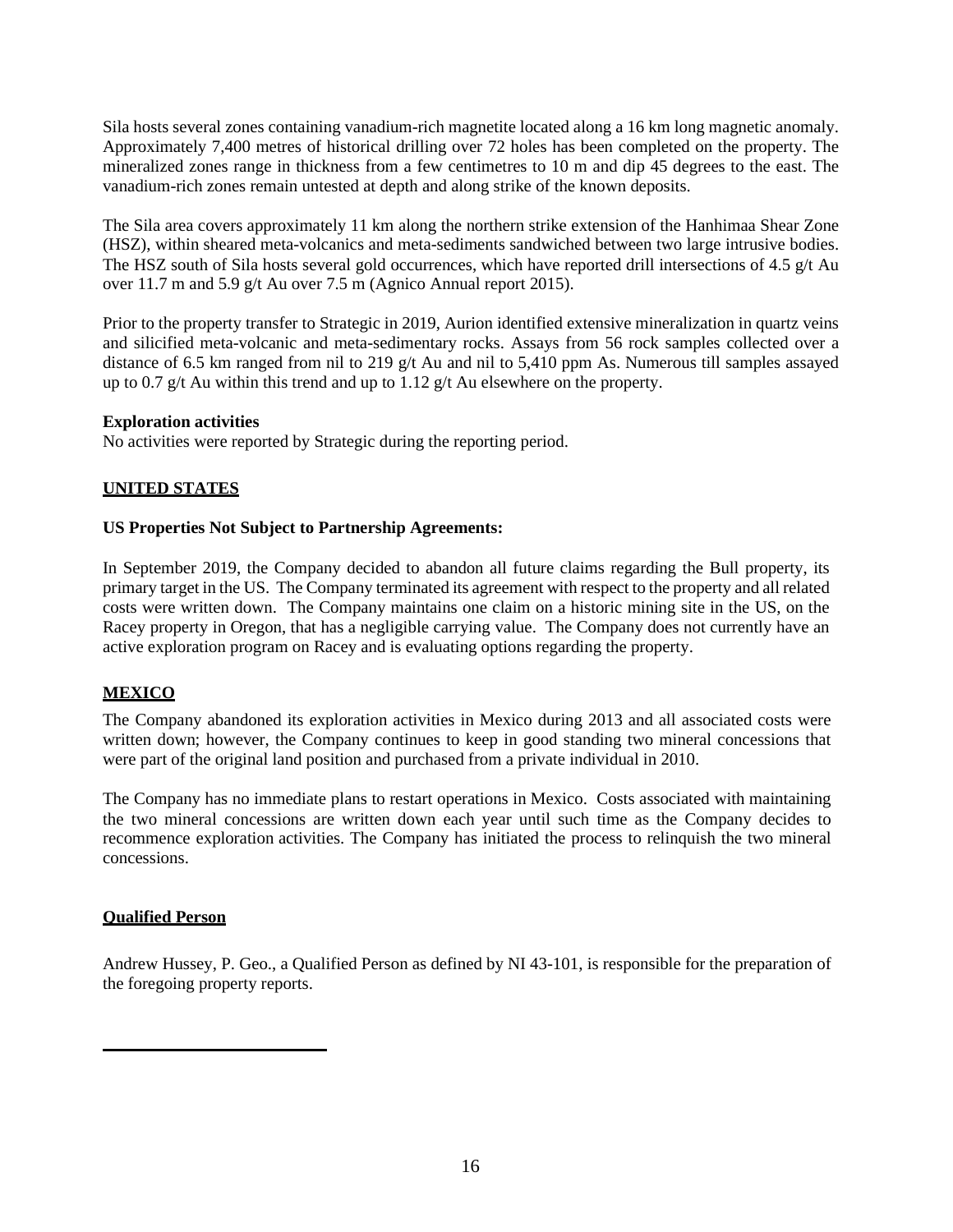# **Selected Annual Financial Information**

|                         | 2020       | 2019       | 2018       |
|-------------------------|------------|------------|------------|
|                         | \$         | \$         | \$         |
| Operating expenses      | 4,958,089  | 7,575,324  | 3,318,956  |
| Other income (expenses) | 2,080,718  | 2,214,832  | 537,671    |
| Net loss                | 2,877,371  | 5,360,492  | 2,781,285  |
| Loss per share          | 0.03       | 0.07       | 0.04       |
| Total assets            | 42,185,679 | 39,684,028 | 26,087,108 |
| Long term liabilities   | 817,662    | 558,449    | 22,477     |

# **Results of Operations**

|                                                 |                 | For the three months ended |                 | For the six months ended |
|-------------------------------------------------|-----------------|----------------------------|-----------------|--------------------------|
|                                                 | <b>June 30,</b> |                            | <b>June 30,</b> |                          |
|                                                 | 2021            | 2020                       | 2021            | 2020                     |
|                                                 | \$              | \$                         | \$              | \$                       |
| <b>EXPENSES</b>                                 |                 |                            |                 |                          |
| General and Administrative                      | 248,488         | 212,249                    | 479,827         | 716,749                  |
| Wages and benefits                              | 346,813         | 176,578                    | 600,853         | 502,607                  |
| Consulting fees                                 | 6,500           | 4,500                      | 11,000          | 9,015                    |
| Professional fees                               | 27,339          | 3,134                      | 68,652          | 50,470                   |
| Share based payments                            | 735,940         | 794,224                    | 630,264         | 1,375,358                |
| Write-down of exploration and evaluation assets | 8,159           |                            | 8,159           | 3,370                    |
| Accounting                                      | 16,152          | 42,994                     | 34,491          | 44,029                   |
| Depreciation                                    | 36,655          | 40,088                     | 56,942          | 62,798                   |
| Amortization of right-of-use assets             | 8,656           | 8,656                      | 17,312          | 17,312                   |
| Interest and bank charges                       | 1,100           | 3,796                      | 2,761           | 3,476                    |
| Interest on lease liabilities                   | 1,387           | 2,286                      | 2,774           | 4,572                    |
|                                                 | (1,437,190)     | (1,288,505)                | (1,913,035)     | (2,789,756)              |
| OTHER INCOME (EXPENSES)                         |                 |                            |                 |                          |
| Unrealized (gain) loss on marketable securities | (560, 016)      | 1,850,000                  | (2,011,667)     | 1,105,000                |
| Foreign exchange (gain) loss                    | (15, 454)       | 84,386                     | (52,905)        | 58,194                   |
| Gain on property transactions                   | 517,501         | 479,168                    | 517,501         | 479,168                  |
| Share of gain (loss) from associate             | (129, 784)      |                            | (218,392)       |                          |
| Interest and other Income                       | 24,647          | 50,168                     | 50,124          | 111,628                  |
|                                                 | (163, 106)      | 2,463,722                  | (1,715,339)     | 1,753,990                |
| Net Loss for the Period                         | (1,600,296)     | 1,175,217                  | (3,628,374)     | (1,035,766)              |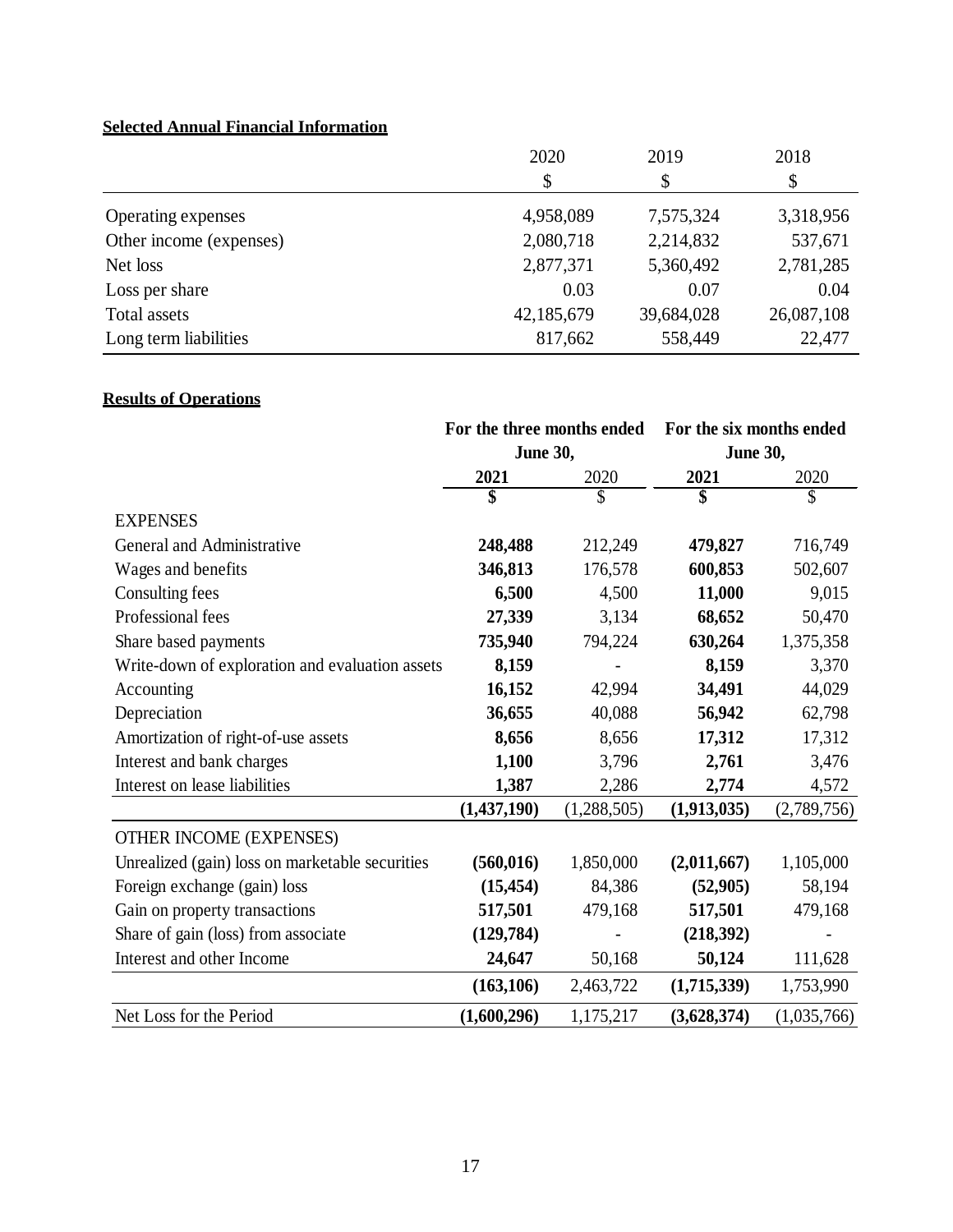For the three months ended June 30, 2021 compared to the three months ended June 30, 2020:

- Write-down of exploration and evaluation assets is higher by \$8,159
- Wages and benefits are higher by \$170,235
- General and administrative costs are higher by \$36,239
- Consulting fees are higher by \$2,000
- Professional fees are higher by \$24,205
- Accounting fees are lower by \$18,185
- Share-based payments expense is lower by \$58,284
- Total expenses are higher by \$148,684

For the six months ended June 30, 2021 compared to the six months ended June 30, 2020:

- Write-down of exploration and evaluation assets is higher by \$4,789
- Wages and benefits are higher by \$98,246
- General and administrative costs are lower by \$236,922
- Consulting fees are higher by \$1,985
- Professional fees are higher by \$18,182
- Accounting fees are lower by \$9,538
- Share-based payments expense is lower by \$745,094
- Total expenses are lower by \$876,721

Total expenses for the six months ended June 30, 2021 compared to the six months ended June 30, 2020 are lower overall, mainly due to decreased spending as a direct result of the global COVID-19 pandemic which has continued to restrict international travel and full-scale operations. Consulting, professional and wage expenses are higher for the three and six months ended June 30, 2021compared to the three and six months ended June 30, 2020 as the company been able to continue operations in 2021, whereas the pandemic resulted in a temporary shut down during this time period in 2020.

|                               | \$)<br>Write-down of<br>exploration<br>and evaluation<br>assets | \$)<br><b>Other</b><br>expenses | \$)<br><b>Other Income</b><br>& Expenses | $($ \$)<br><b>Net Gain (Loss)</b> | $($ \$)<br><b>Basic &amp; Diluted</b><br>Gain (Loss) per<br><b>Share</b> |
|-------------------------------|-----------------------------------------------------------------|---------------------------------|------------------------------------------|-----------------------------------|--------------------------------------------------------------------------|
| <b>IFRS</b>                   |                                                                 |                                 |                                          |                                   |                                                                          |
| $ Q2 - \text{June } 30, 2021$ | 8,159                                                           | 1,429,031                       | (163, 106)                               | (1,600,296)                       | (0.020)                                                                  |
| Q1 - March 31, 2021           |                                                                 | 475,846                         | 1,552,232                                | (2,028,078)                       | (0.020)                                                                  |
| Q4 - December 31, 2020        | 451,691                                                         | 773,143                         | 902,520                                  | (2,127,354)                       | (0.020)                                                                  |
| Q3 - September 30, 2020       | 2,515                                                           | 930,042                         | (1,229,247)                              | 296,690                           | 0.004                                                                    |
| Q2 - June 30, 2020            | ۰                                                               | 1,288,505                       | (2,463,722)                              | 1,175,217                         | 0.002                                                                    |
| Q1 - March 31, 2020           | 3,370                                                           | 1,508,823                       | 709,731                                  | (2,221,924)                       | (0.030)                                                                  |
| Q4 - December 31,2019         | 1,327,473                                                       | 3,019,109                       | 370,173                                  | (4,716,753)                       | (0.008)                                                                  |
| Q3 - September 30,2019        | 611,539                                                         | 1,202,044                       | (514, 415)                               | (1,299,169)                       | (0.022)                                                                  |

#### **Quarterly Information**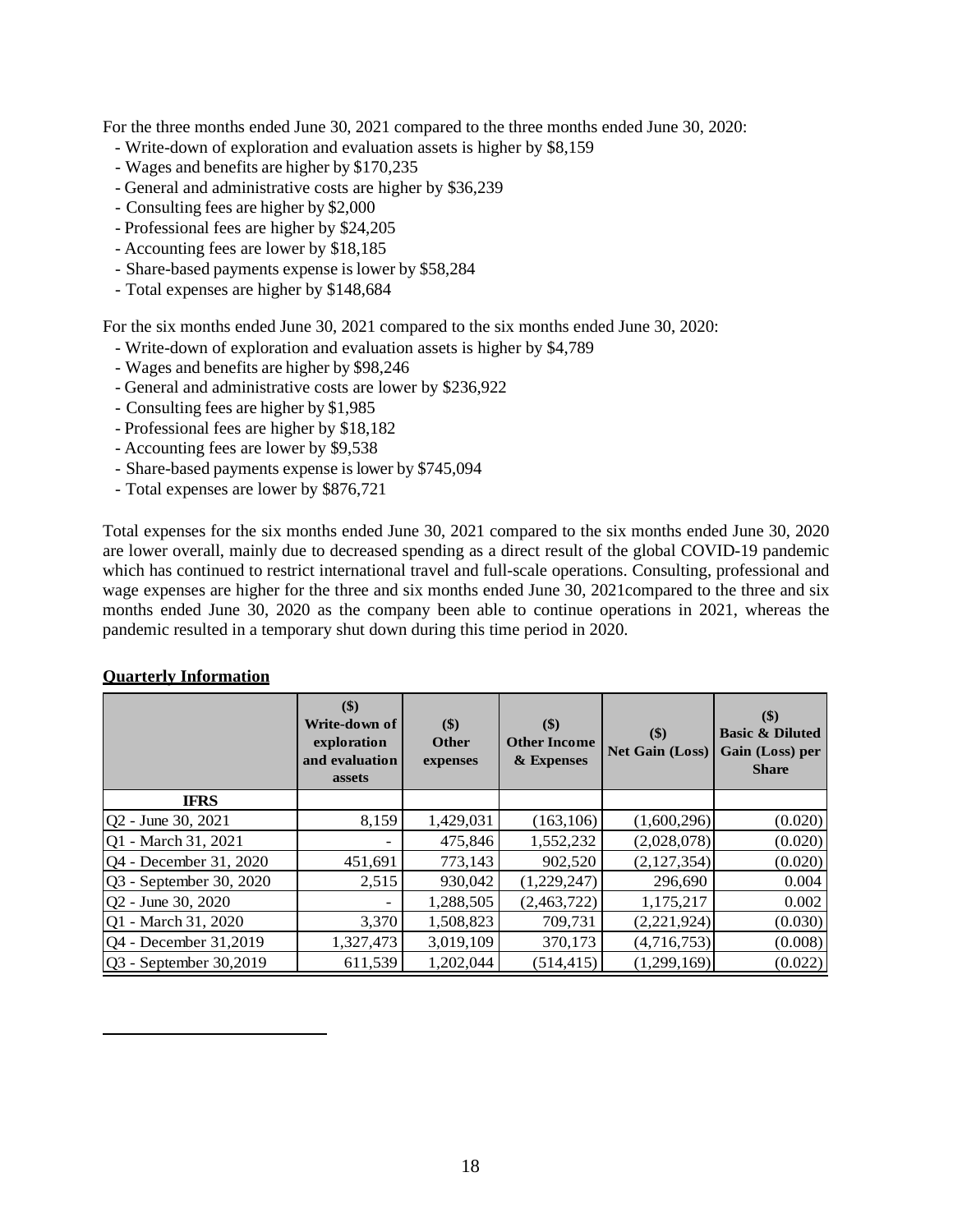#### **Financial Condition / Liquidity / Capital Resources**

# *2021*

On January 14, 2021, the Company issued 1,800,000 common shares pursuant to the exercise of stock options for gross proceeds of \$180,000 (\$0.10 per share).

On February 23, 2021, the Company issued a total of 13,425,033 common shares pursuant to a private placement at a price of \$0.85 for gross proceeds of \$11,411,278.

On March 17, 2021, the Company granted 1,965,000 stock options to directors, officers, employees and consultants, exercisable at a price of \$0.95 per share until March 17, 2026.

On March 31, 2021, the Company issued 530,488 DSUs to certain officers under its DSU plan at a market value of \$0.82 per DSU. These DSUs will vest one third on each of March 31, 2022, March 31, 2023, and March 31, 2024.

On June 7, 2021, the Company granted 50,000 stock options to directors, officers, employees and consultants, exercisable at a price of \$0.95 per share until June 7, 2026.

On June 30, 2021, the Company issued 175,000 common shares pursuant to the exercise of stock options for gross proceeds of \$45,500 (\$0.26 per share).

On June 30, 2021, the Company issued 84,158 DSUs to certain officers under its DSU plan at a market value of \$1.01 per DSU. These DSUs will vest one third on each of June 30, 2022, June 30, 2023, and June 30, 2024.

# *2020*

On January 16, 2020, the Company issued 40,000 common shares pursuant to the exercise of stock options for gross proceeds of \$44,000 (\$1.10 per share).

On January 17, 2020 and February 11, 2020, the Company issued a total of 1,487 common shares pursuant to the exercise of warrants for gross proceeds of \$1,561 (\$1.05 per warrant).

On January 17, 2020 and February 11, 2020, the Company issued a total of 2,430 common shares pursuant to the exercise of warrants for gross proceeds of \$3,645 (\$1.50 per warrant).

On March 31, 2020, the Company issued 140,845 DSUs to certain officers under its DSU plan at a market value of \$0.71 per DSU. These DSUs will vest one third on each of March 31, 2021, March 31, 2022, and March 31, 2023.

On June 30, 2020, the Company issued 78,125 DSUs to certain officers under its DSU plan at a market value of \$1.28 per DSU. These DSUs will vest one third on each of June 30, 2021, June 30, 2022, and June 30, 2023.

On July 29, 2020, the Company granted 162,602 DSUs to certain officers under its DSU Plan at a market value of \$1.23 per DSU. These DSUs will vest one third on each of July 29, 2021, July 29, 2022, and July 29, 2023.

On July 28, 2020, the Company granted 100,000 stock options to a director exercisable at a price of \$1.38 per share until July 28, 2025.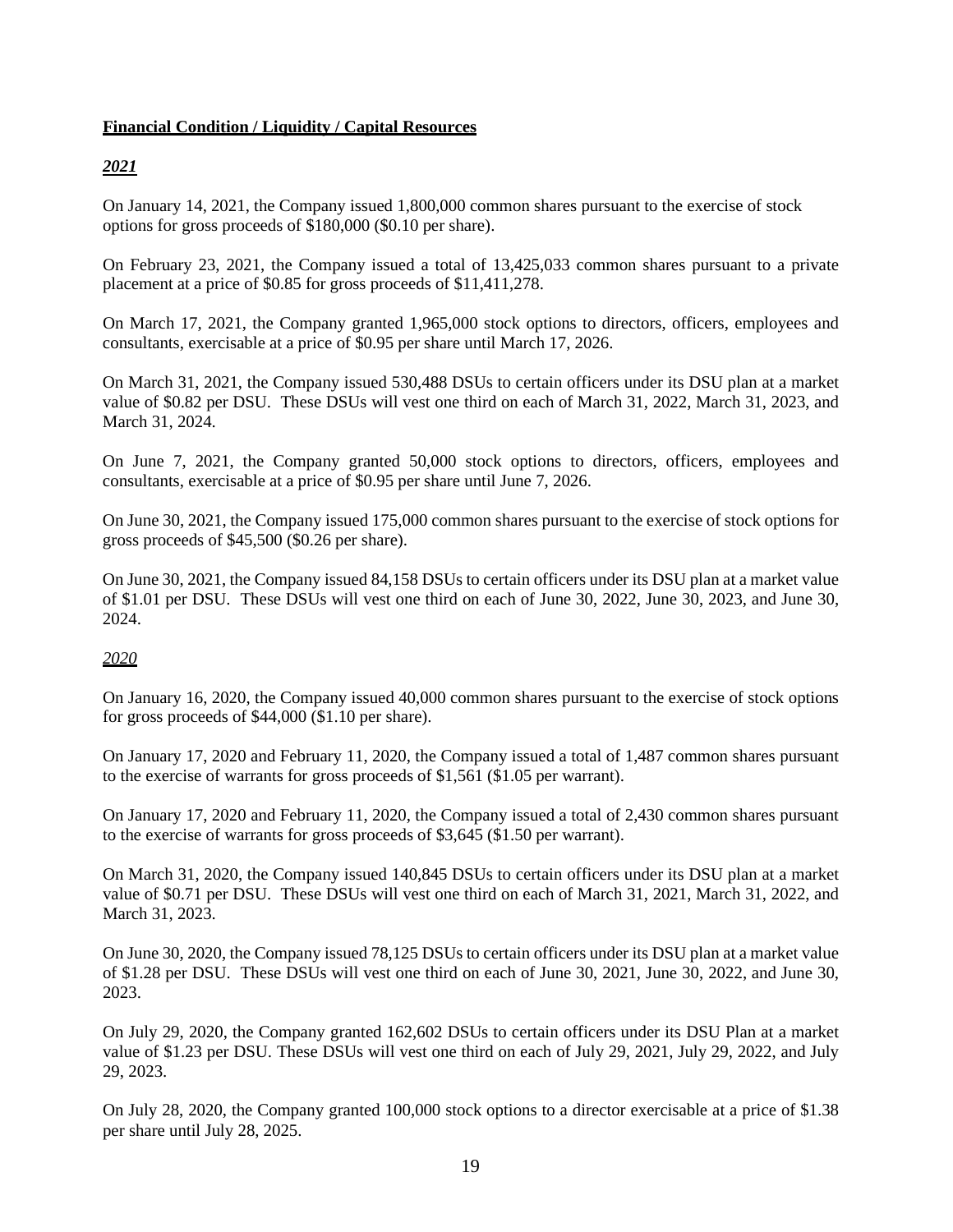On September 30, 2020, the Company granted 78,740 DSUs to certain officers under its DSU Plan at a market value of \$1.27 per DSU. These DSUs will vest one third on each of September 30, 2021, September 30, 2022, and September 30, 2023.

On December 31, 2020, the Company granted 150,000 DSUs to certain officers under its DSU Plan at a market value of \$1.10 per DSU. These DSUs will vest one third on each of December 31, 2021, December 31, 2022, and December 31, 2023.

## **Outstanding Share Data**

As at August 24, 2021 the following were outstanding:

98,876,804 common shares 632,615 share purchase warrants 7,785,000 stock options 1,449,481deferred share units

## **Off-Balance Sheet Arrangements**

The Company has no off-balance sheet arrangements.

#### **Transactions with Related Parties**

The following represents a summary of transactions with key management of the Company:

|                                                               | Three months ended |               | Six months ended |         |  |
|---------------------------------------------------------------|--------------------|---------------|------------------|---------|--|
|                                                               | <b>June 30,</b>    |               | <b>June 30,</b>  |         |  |
|                                                               | 2021               | 2020          | 2021             | 2020    |  |
|                                                               | \$                 | $\mathcal{S}$ | \$               | \$      |  |
| Michael Basha, (former President)                             | 73,662             | 242,285       | 72,657           | 292,285 |  |
| Matti Talikka, CEO                                            | 207,264            |               | 303,305          |         |  |
| Mark Serdan, CFO                                              | 141,742            | 141,540       | 162,320          | 179,040 |  |
| Mark Santarossa, VP Corporate Development                     | 79,531             | 116,356       | 98,401           | 147,606 |  |
| <b>Other Directors</b>                                        | 176,293            | 127,588       | 182,776          | 147,587 |  |
|                                                               | 678,492            | 627,769       | 819,459          | 766,518 |  |
| Amounts expensed as:                                          |                    |               |                  |         |  |
| Salary and other short-term benefits for the former President | 50,000             | 50,000        | 100,000          | 100,000 |  |
| Salary and other short-term benefits for the CEO              | 50,000             |               | 100,000          |         |  |
| Salary and other short-term benefits for the CFO              | 37,500             | 37,500        | 75,000           | 75,000  |  |
| Salary and other short-term benefits, VP Corp Dev             | 24,624             | 31,250        | 42,624           | 62,500  |  |
| Directors' Fees                                               | 20,000             | 20,000        | 35,000           | 40,000  |  |
| Share-based compensation                                      | 496,368            | 489,019       | 466,835          | 489,018 |  |
|                                                               | 678,492            | 627,769       | 819,459          | 766,518 |  |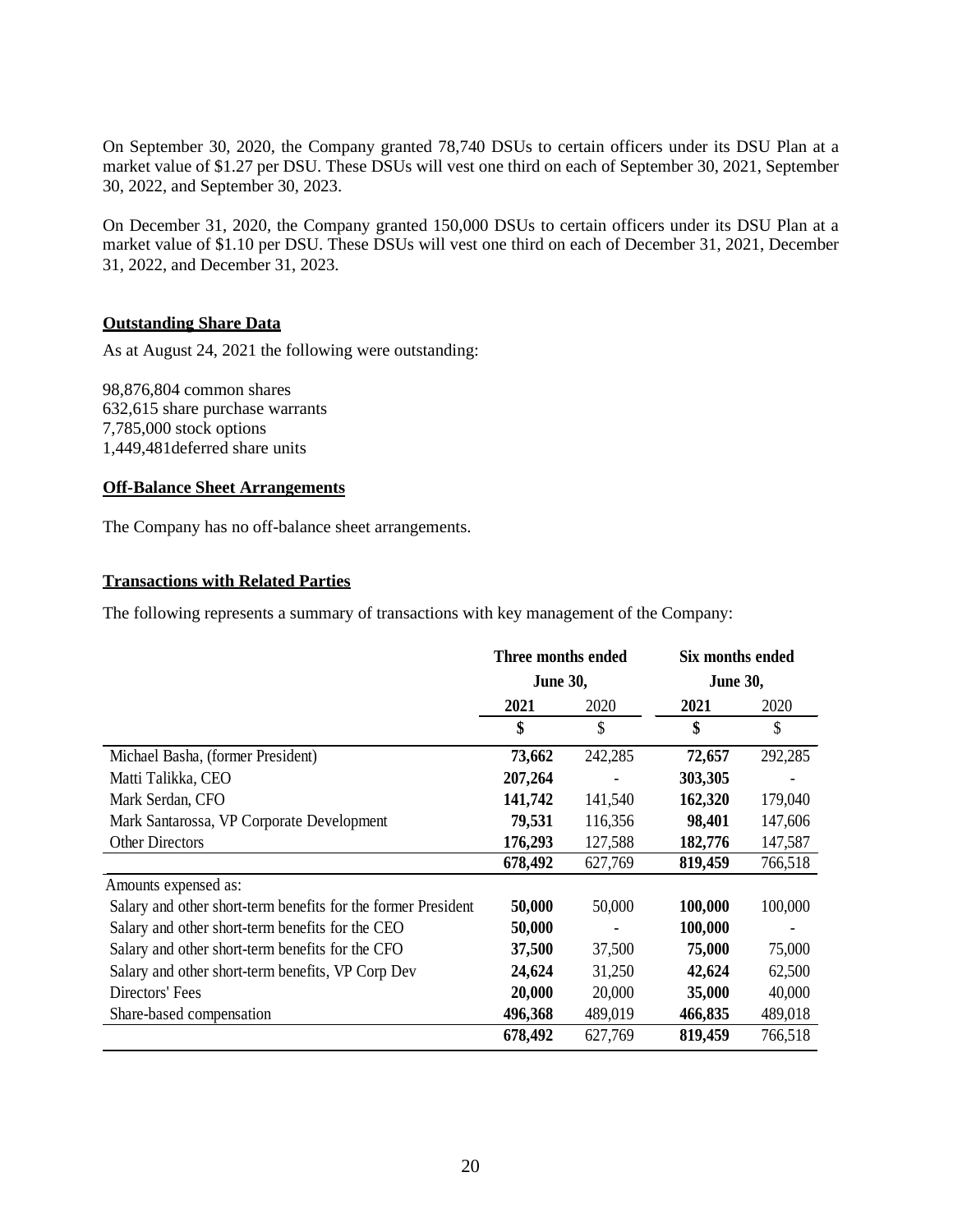On January 13, 2021, the Company approved a short-term loan to the CEO of the Company. The loan was issued to cover payroll taxes due upon exercise of stock options. The principal amount of the loan is \$38,720 which will accrue interest at a rate of 1% per annum and is to be repaid on or before January 13, 2022. For the six months ended June 30, 2021, the Company recorded interest receivable of \$179, reflected as interest income in the comprehensive statement of loss.

The following table summarizes information about loans receivable at June 30, 2021:

| Loan to related party                 | 38,720 |
|---------------------------------------|--------|
| Interest receivable                   | 179    |
| Balance, loan and interest receivable | 38,899 |

On March 30, 2021, the Company announced the resignation of Michael Basha as President and director of the Company, effective March 31, 2021. Mr. Basha will continue as a consultant and technical advisor to the Company.

#### **Mineral Properties**

As at June 30, 2021

| $110 \text{ at } \theta \text{ and } 50, 2021$ | Balance,<br><b>Beginning of</b> |                          | <b>Receipts</b><br>From | <b>Properties</b>   | Balance,<br>End of |
|------------------------------------------------|---------------------------------|--------------------------|-------------------------|---------------------|--------------------|
| <b>Geographical Area</b>                       | <b>Period</b>                   | <b>Additions</b>         | <b>Partners</b>         | <b>Written Down</b> | <b>Period</b>      |
|                                                | \$                              |                          | \$                      |                     | Φ                  |
| <b>Finland</b>                                 | 29,812,382                      | 3,113,277                | ۰                       | (8,159)             | 32,917,500         |
| Sweden                                         | $\blacksquare$                  | $\overline{\phantom{a}}$ | ٠                       | ٠                   |                    |
| <b>United States</b>                           | 21,068                          | ٠                        | $\blacksquare$          | ٠                   | 21,068             |
| <b>Mexico</b>                                  |                                 | $\blacksquare$           | ٠                       | ٠                   |                    |
|                                                | 29,833,450                      | 3,113,277                | ٠                       | (8,159)             | 32,938,568         |

#### As at December 31, 2020

|                          | Balance,            |                  | <b>Receipts</b> |                     | Balance,       |
|--------------------------|---------------------|------------------|-----------------|---------------------|----------------|
|                          | <b>Beginning of</b> |                  | From            | <b>Properties</b>   | End of         |
| <b>Geographical Area</b> | Year                | <b>Additions</b> | <b>Partners</b> | <b>Written Down</b> | Year           |
|                          | \$                  | \$               | \$              | \$                  | \$             |
| <b>Finland</b>           | 21,411,308          | 8,933,395        | (528,076)       | (4,245)             | 29,812,382     |
| Sweden                   | 447,446             | ۰                | $\blacksquare$  | (447, 446)          |                |
| <b>United States</b>     | 19,475              | 1,593            | $\blacksquare$  | $\blacksquare$      | 21,068         |
| <b>Mexico</b>            | ۰                   | 5,885            | $\blacksquare$  | (5,885)             | $\blacksquare$ |
|                          | 21,878,229          | 8,940,873        | (528,076)       | (457, 576)          | 29,833,450     |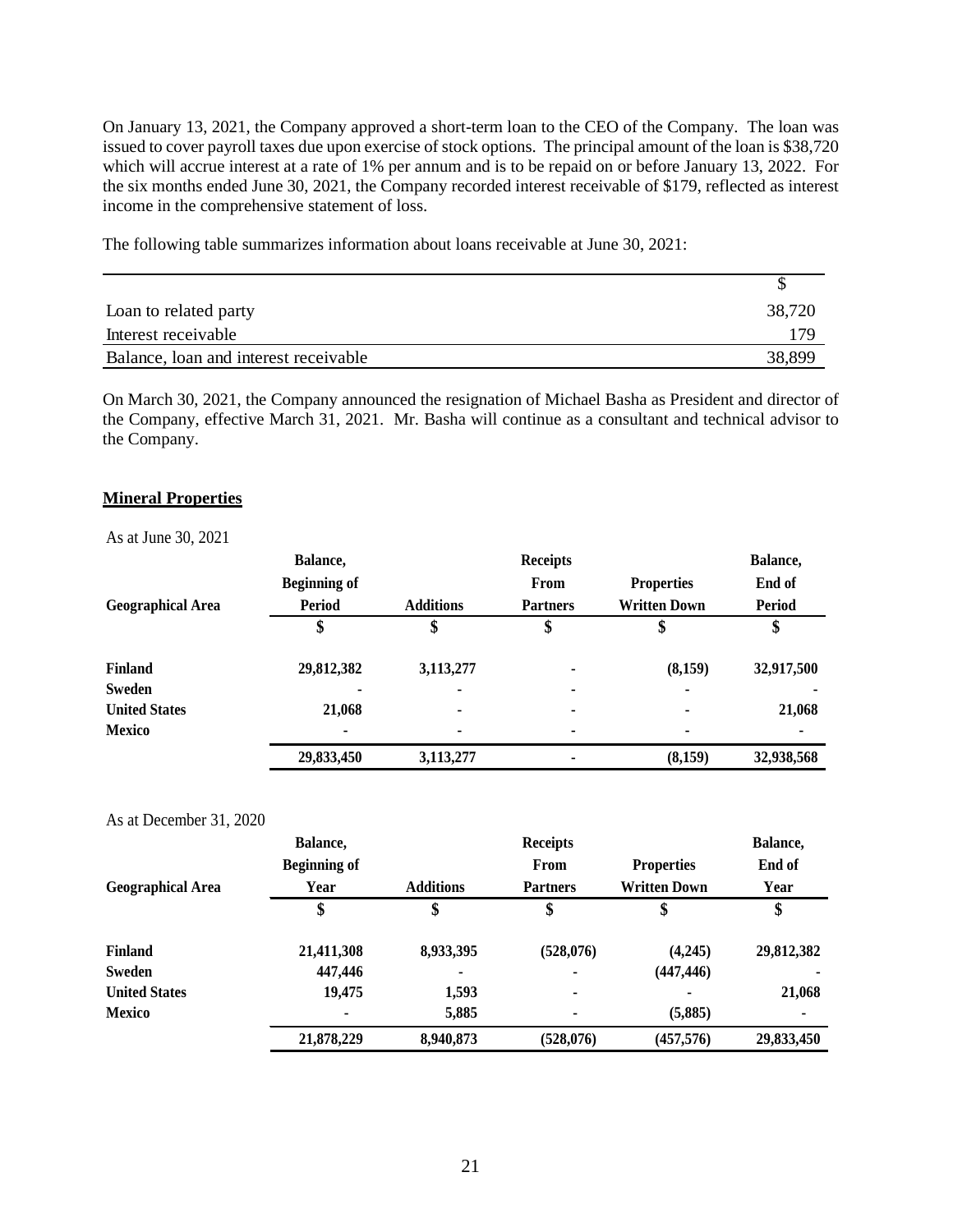|                             | June 30, 2021            |           |        |                              |            | June 30, 2020 |        |            |
|-----------------------------|--------------------------|-----------|--------|------------------------------|------------|---------------|--------|------------|
|                             | total                    | Finland   | Sweden | USA/Mexico                   | total      | Finland       | Sweden | USA/Mexico |
|                             | \$                       | \$        | \$     | S                            | \$         |               | \$     |            |
| Aquisitions                 | -                        |           |        |                              |            |               |        |            |
| Land Management             | 837,390                  | 837,390   |        | $\qquad \qquad \blacksquare$ | 1,180,372  | 1,177,002     |        | 3,370      |
| Labour - Operations         | 593,400                  | 593,400   |        |                              | 992,004    | 992,004       |        |            |
| <b>Consulting Fees</b>      | 19,457                   | 19,457    |        |                              | 517,727    | 517,727       |        |            |
| Office Expenses             | 56,671                   | 56,671    |        | $\qquad \qquad \blacksquare$ | 7,830      | 7,830         |        |            |
| Drilling, Surveying, Assays | 1,568,379                | 1,568,379 |        |                              | 2,178,627  | 2,178,627     |        |            |
| Travel, Accomodations       | 31,986                   | 31,986    |        |                              | 57,783     | 57,783        |        |            |
| Rentals and Supplies        | 5,994                    | 5,994     |        |                              | 63,663     | 63,663        |        |            |
| Total expenditures          | 3,113,277                | 3,113,277 |        |                              | 4,998,006  | 4,994,636     |        | 3,370      |
|                             |                          |           |        |                              |            |               |        |            |
| Financed by Partners        | $\overline{\phantom{a}}$ |           |        |                              | (514, 415) | (514, 415)    |        |            |
|                             |                          |           |        |                              |            |               |        |            |
| <b>Total Additions</b>      | 3,113,277                | 3,113,277 |        |                              | 4,483,591  | 4,480,221     |        | 3,370      |

## **Financial Risk Factors**

The Company has exposure to credit risk, liquidity risk and market risk. The Company's Board of Directors has overall responsibility for the oversight of these risks and reviews the Company's policies on an ongoing basis to ensure that these risks are appropriately managed, which are summarized below:

#### *Credit Risk*

Credit risk is the risk of loss associated with a counterparty's inability to fulfill its payment obligations. The Company's credit risk is primarily attributable to receivables, which is mainly comprised of government tax refunds. Management believes that the credit risk concentration with respect to financial instruments included in the receivables is not significant. The Company holds cash and invests it in interest bearing deposit accounts at its financial institution. Management believes that the associated credit risk for its invested cash is low.

#### *Liquidity risk*

Liquidity risk is the risk that the Company will not be able to meet its financial obligations as they become due. As at June 30, 2021, the Company had cash of \$7,985,728 to settle current liabilities of \$529,974. To the extent that the Company does not believe it has sufficient liquidity to meet its current obligations, the Board of Directors considers securing additional funds through equity or partnering transactions. All of the Company's financial liabilities are short-term in nature and are subject to normal trade terms.

## *Market risk*

Market risk is the risk that changes in market prices, such as interest rates, foreign exchange rates, and equity prices will affect the Company's income or the value of its financial instruments.

(a) Interest rate risk –The Company's current policy is to invest excess cash in either interest bearing deposit accounts or Guaranteed Income Certificates ("GICs") issued by its financial institutions. Management believes it has minimal exposure to interest rate risk.

As at June 30, 2021, the Company held no short term investments (December 31, 2020 – nil). As at June 30, 2021, the carrying value of the Company's short-term investments was \$nil (December 31, 2020 - \$nil) including \$nil of accrued interest (December 31, 2020 – \$nil).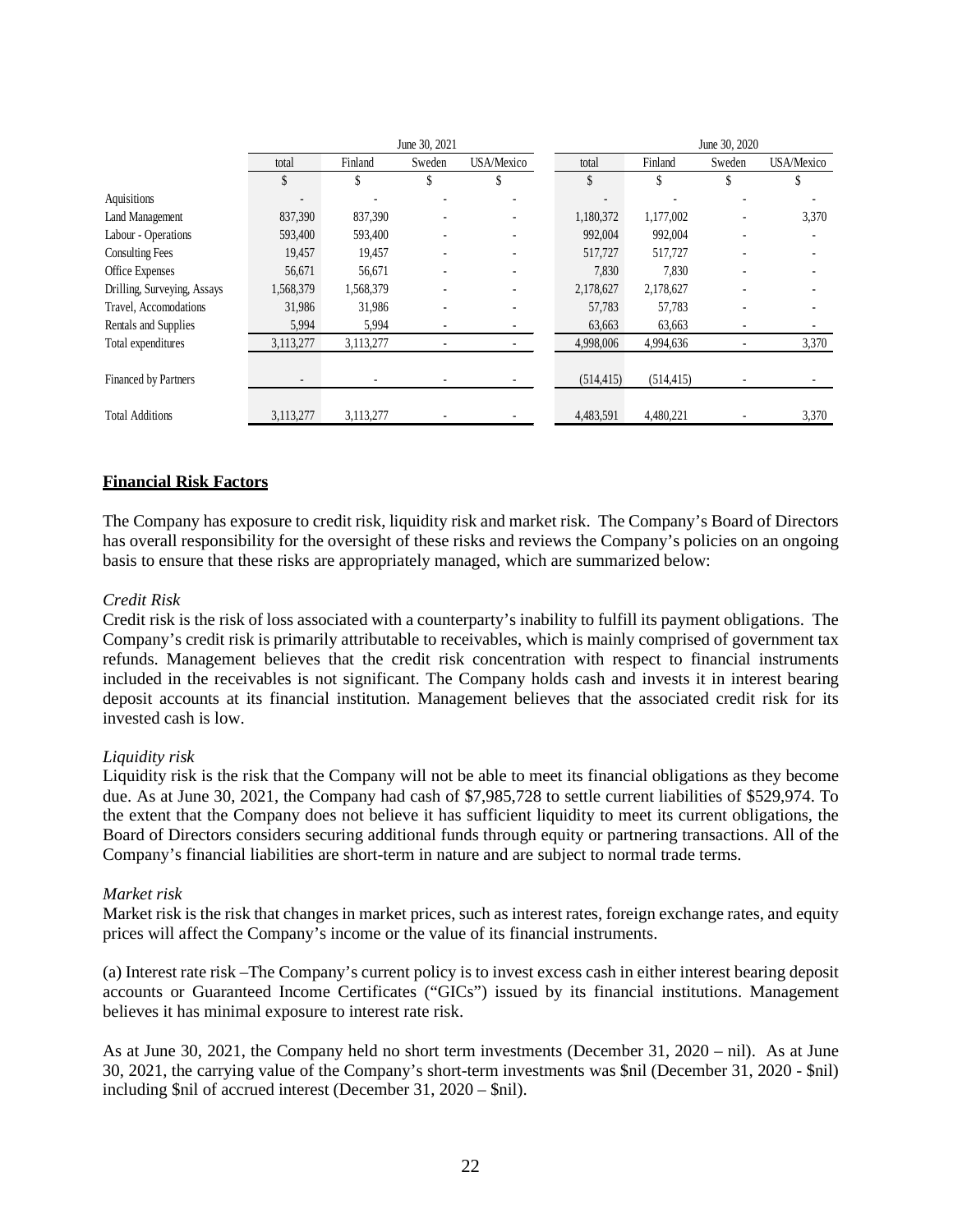(b) Foreign exchange risk - The Company transacts certain business in Euro, Swedish Kroner, U.S. Dollars and Mexican Pesos, and therefore is subject to foreign exchange risk on certain receivables, trade payables and cash balances. The Company attempts to mitigate these risks by managing its foreign exchange inflows and outflows. No hedging instruments have been used by the Company, however, depending upon the nature and level of future foreign exchange transactions, consideration may be given to the use of hedging instruments. The Company believes that it adequately manages its foreign exchange risk, and the risk is minimal.

The following table shows the net exposures in US dollars, Swedish Kroner and Euro at June 30, 2021.

|                       | US\$    | Euro      | SEK    |
|-----------------------|---------|-----------|--------|
| Cash                  | 18,389  | 343,082   | 41,411 |
| Receivables           |         | 207,387   | ٠      |
| Trade payables        | (8,958) | (193.003) |        |
| Net currency exposure | 9,431   | 357,466   | 41.411 |

Based on the above currency exposures, a 10% change in the value of each currency to the value of the Canadian dollar would impact the Company's net loss by:

| $ \sim$<br>பூ | Euro  | SEK |
|---------------|-------|-----|
| 043<br>ノー・ソ   | 35747 | 141 |

(c) Equity risk – The Company is exposed to market risk because of the fluctuating values of its publicly traded marketable securities. The Company has no control over these fluctuations and does not hedge its investments. Based on the June 30, 2021value of the marketable securities every 10% increase or decrease in the share prices of these companies would have impacted the loss for the period, up or down, by approximately \$428,333 (December 31, 2020 - \$577,750).

The Company has identified the following critical accounting policies under which significant judgments, estimates and assumptions are made and where actual results may differ from these estimates under different assumptions and conditions and may materially affect financial results or the financial position reported in future periods:

## Exploration and evaluation assets

The Company makes certain estimates and assumptions regarding the recoverability of the carrying values of exploration and evaluation assets. These assumptions are changed when conditions exist that indicate that the carrying value may be impaired, at which time an impairment loss is recorded.

#### Receivables

The Company reviews its receivables on a regular basis and makes estimates of any amounts which are not expected to be collected. If such doubt exists, an allowance for doubtful accounts will be recorded.

#### Property and equipment

The Company reviews the estimated useful lives of property and equipment at the end of each reporting period to ensure assumptions are still valid.

## Share-based payments

The Company makes certain estimates and assumptions when calculating the fair values of stock options and warrants granted. The significant assumptions used include estimates of expected volatility, expected life and the expected risk-free rate of return. Changes in these assumptions may result in a material change to the expense recorded for the issuance of stock options and warrants.